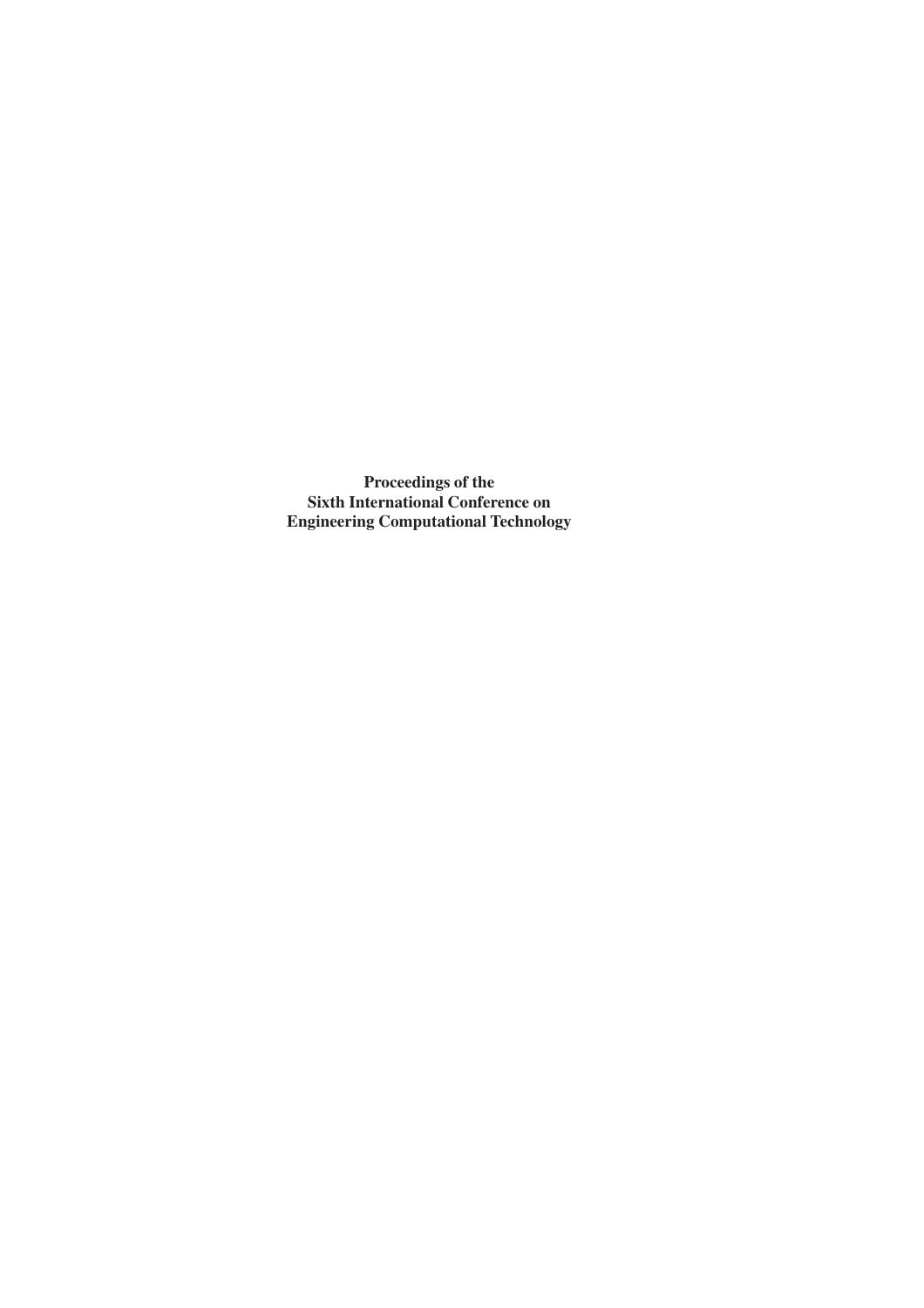# **Civil-Comp Press publications on Computational Engineering**

**Proceedings of the Eleventh International Conference on Civil, Structural and Environmental Engineering Computing** *Edited by: B.H.V. Topping*

**Proceedings of the Ninth International Conference on the Application of Artificial Intelligence to Civil, Structural and Environmental Engineering** *Edited by: B.H.V. Topping*

**Proceedings of the Fifteenth UK Conference of the Association of Computational Mechanics in Engineering** *Edited by: B.H.V. Topping*

**Proceedings of the Eighth International Conference on Computational Structures Technology** *Edited by: B.H.V. Topping, G. Montero & R. Montenegro*

**Proceedings of the Fifth International Conference on Engineering Computational Technology** *Edited by: B.H.V. Topping, G. Montero & R. Montenegro*

# **Saxe-Coburg Publications on Computational Engineering**

# **Computational Methods for Acoustics Problems**

*Edited by: F. Magoulès*

**Mesh Partitioning Techniques and Domain Decomposition Methods** *Edited by: F. Magoulès*

**Object Oriented Methods and Finite Element Analysis** *R.I. Mackie*

**Programming Distributed Finite Element Analysis** *R.I. Mackie*

**Computer Aided Design of Cable-Membrane Structures** *B.H.V. Topping and P. Iványi*

**Domain Decomposition Methods for Distributed Computing** *J. Kruis*

**Computational Modelling of Masonry, Brickwork and Blockwork Structures** *Edited by: J.W. Bull*

**Finite Element Mesh Generation** *B.H.V. Topping, J. Muylle, P. Iványi, R. Putanowicz and B. Cheng*

**Civil Engineering Computations: Tools and Techniques** *Edited by: B.H.V. Topping*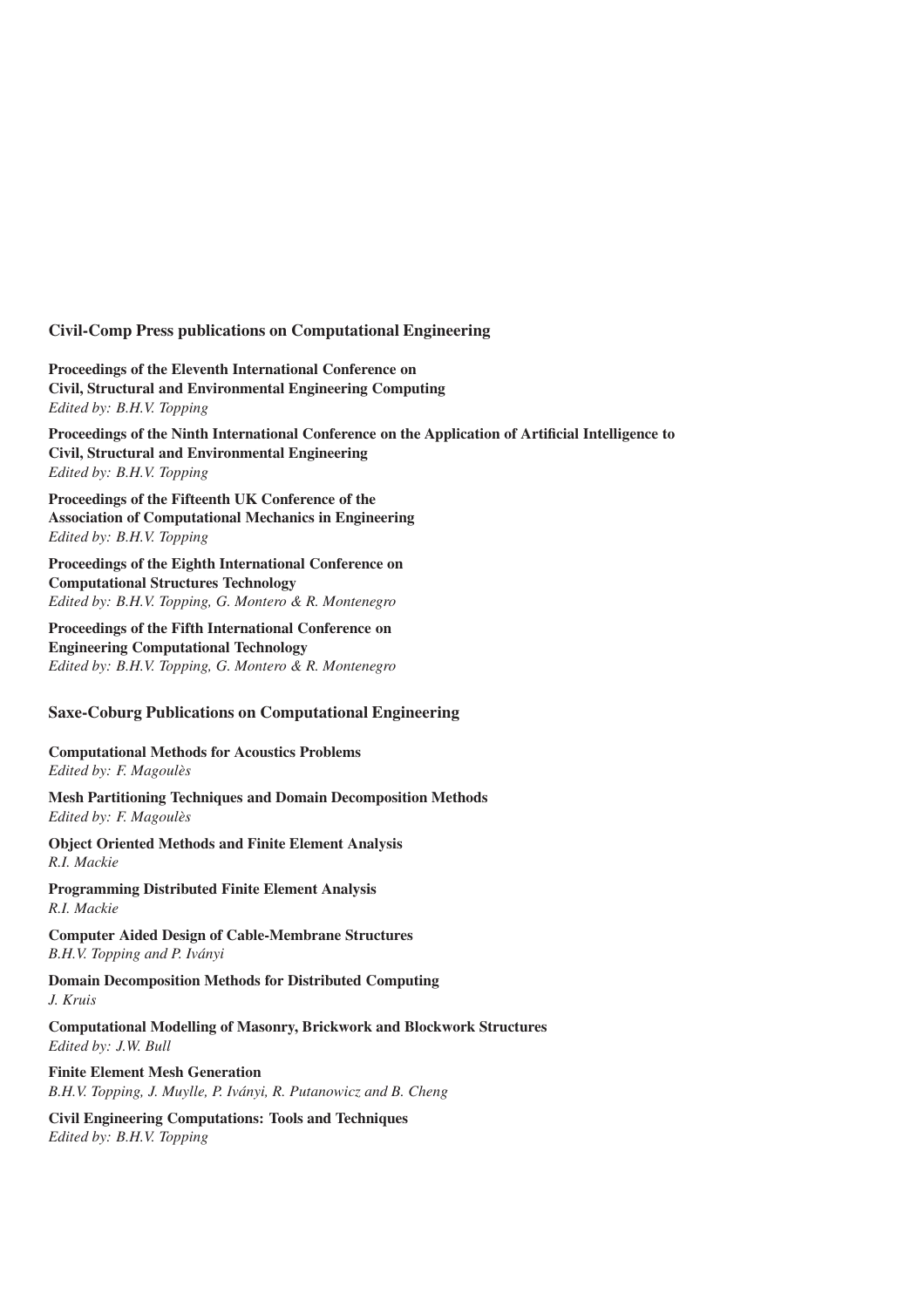# **Proceedings of the Sixth International Conference on Engineering Computational Technology**

*Edited by* **M. Papadrakakis and B.H.V. Topping**



**CIVIL-COMP PRESS**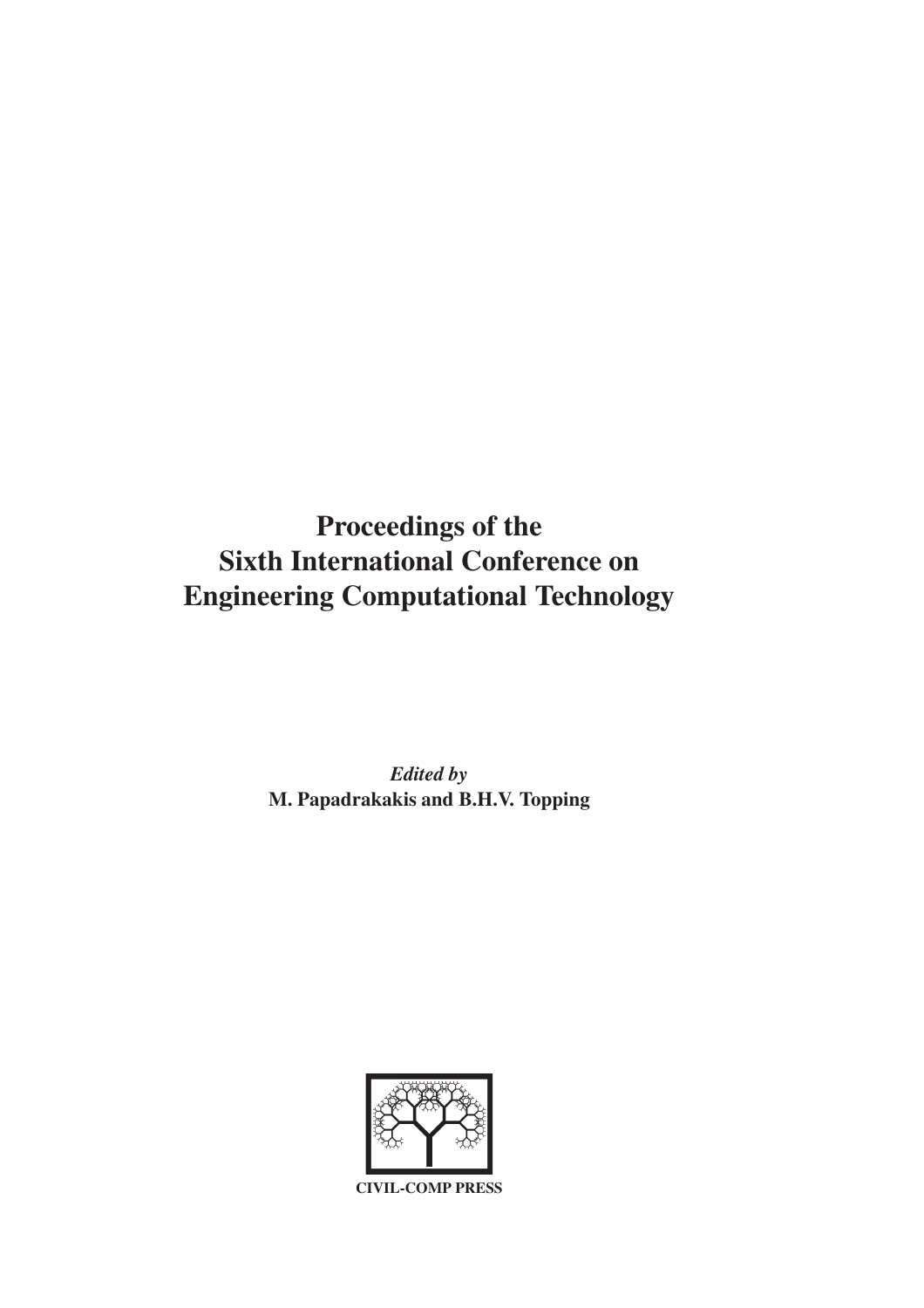© Civil-Comp Ltd, Stirlingshire, Scotland

published 2008 by **Civil-Comp Press** Dun Eaglais, Kippen Stirlingshire, FK8 3DY, UK

*Civil-Comp Press is an imprint of Civil-Comp Ltd*

ISBN 978-1-905088-24-9 (Book) ISBN 978-1-905088-25-6 (CD-Rom) ISBN 978-1-905088-26-3 (Combined Set)

### **British Library Cataloguing in Publication Data**

A catalogue record for this book is available from the British Library

Cover Image: mesh created by R. Montenegro and G. Montero based on the "25 Years of Civil-Comp Conferences" logo.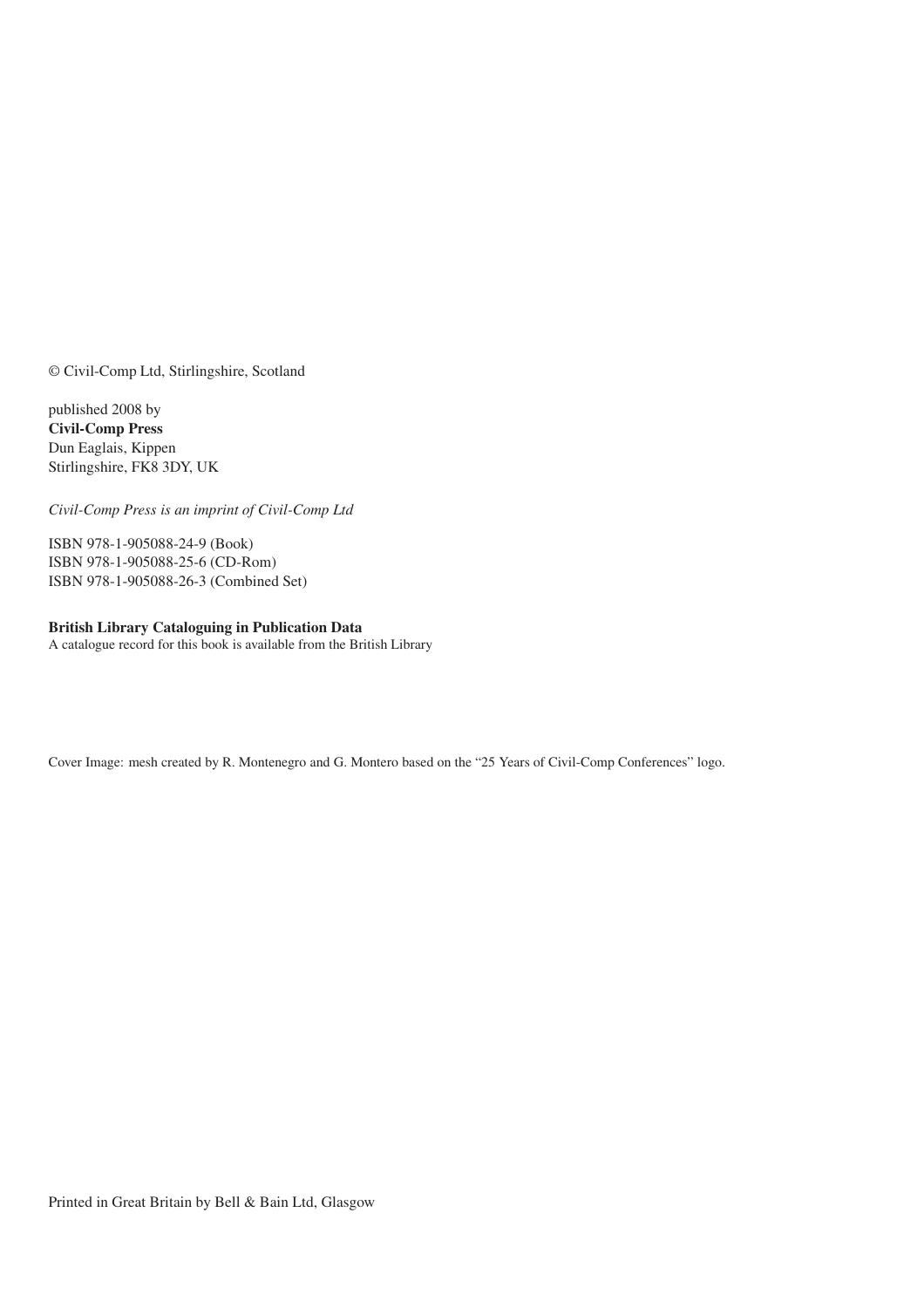# **Contents**

# **Preface**

**High Performance Computing: Novel Architectures and Applications** Session organised by G.A. Gravvanis

- 1 Parallel Iterative Methods Based on Finite Element Approximate Inverses on Uniprocessor and Multicomputer Systems K.M. Giannoutakis and G.A. Gravvanis
- 2 Acceleration of an Element-by-Element Preconditioned Conjugate Gradient Solver for Three-Dimensional Tetrahedral Finite Elements using Field Programmable Gate Arrays J. Hu, S.F. Quigley and A.H.C. Chan
- 3 WebComV: A Framework to Virtualise Parallel Computing Resources T. Enright, J.P. Morrison and I. Banicescu
- 4 Reliable Performance Prediction for Parallel Scientific Software in a Multi-Cluster Grid Environment G. Romanazzi, P.K. Jimack and C.E. Goodyer
- 5 Supporting MiG and WebCom Interaction R. Andersen, B. Vinter, D.A. Power and J.P. Morrison
- 6 A Parallel Implementation for Finding the Longest Common Subsequence P.D. Michailidis and K.G. Margaritis

# **Partitioned Methods for the Computation of Fluid-Structure Interactions**

Session organised by H. Bijl

- 7 Fluid-Structure Coupling for Large Simulations Using Radial Basis Functions T.C.S. Rendall and C.B. Allen
- 8 Fluid-Structure Interaction Coupling Techniques Based on Sensitivities J. Degroote, P. Bruggeman, R. Haelterman and J. Vierendeels
- 9 A Modular and Efficient Simulation Environment for Fluid-Structure Interactions with Large Domain Deformation M. Mehl, M. Brenk, I.L. Muntean, T. Neckel and T. Weinzierl
- 10 Dynamic Fluid Structure Interaction on Parallel Clusters A.K. Slone, A.J. Williams, T.N. Croft and M. Cross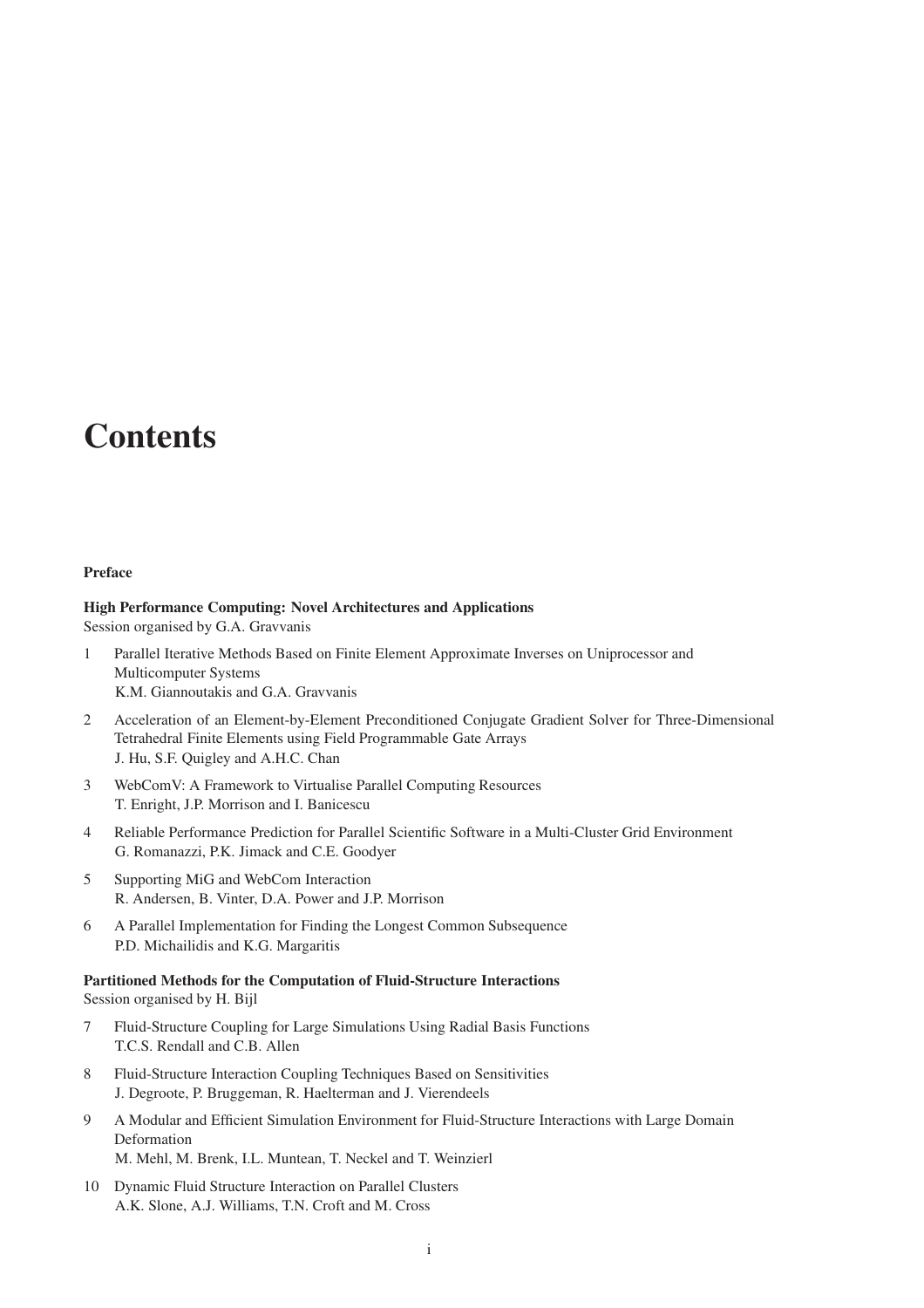#### **Quantification of Uncertainty in Simulations**

Session organised by M.Y. Hussaini and S.V. Poroseva

- 11 Assessment of Imprecise Probability Using Efficient Probabilistic Re-Analysis F. Farizal and E. Nikolaidis
- 12 Deterministic Propagation of Model Parameter Uncertainties in Compressible Navier-Stokes Calculations T.J. Barth
- 13 A Multimodel Approach Based on Evidence Theory for Reducing Uncertainty in Simulations S.V. Poroseva
- 14 Quantification of Uncertainty Associated with Low-Fidelity Simulations G. Klopfer, M.Y. Hussaini, P. Ngnepieba and A. Zatezalo
- 15 Uncertainty Quantification with Adaptive Mesh Refinement in a Chemical System L. Mathelin and O.P. Le Maître
- 16 Unsteady Adaptive Stochastic Finite Elements for Quantification of Uncertainty in Time-Dependent Simulations J.A.S. Witteveen and H. Bijl
- 17 Multirate Sampled Data System Robustness: Frequency Analysis J. Salt, P. Albertos, C. Camiña and J. Sandoval

# **Advances in Modelling and Computation of Interfaces**

Session organised by F. Lebon

18 Modelling of the Energy Dissipation Generated by Friction in Granular Flow Using the Discrete Element Method

V.D. Nguyen, J. Fortin, M. Guessasma, E. Bellenger and P. Coorevits

- 19 Stabilized Finite Elements for Elastohydrodynamic Lubrication Problems W. Habchi, D. Eyheramendy, P. Vergne and G. Morales-Espejel
- 20 The Smoothed Extended Finite Element Method S. Natarajan, S. Bordas, Q.D. Minh, H.X. Nguyen, T. Rabczuk, L. Cahill and C. McCarthy
- 21 Microstructure Interaction in Biological Tissue M. Buonsanti and A. Pontari
- 22 Homogenization Methods for Interface Modelling in Damaged Masonry A. Rekik and F. Lebon
- 23 External Fluid Pressure Effects on the Contact Conditions of a Mechanical Seal H. Kawashima
- 24 The Element Embeddded Interfaces Approach for Modelling Damaged Interfaces M. Cuomo and L. Contrafatto

# **Decision Making in Engineering Management**

Session organised by N.F. Pan

25 A Construction Influence Information Management System for Coastal Engineering Y.C. Shiau, C.T. Lian, D.H. Chu and D.J. Chu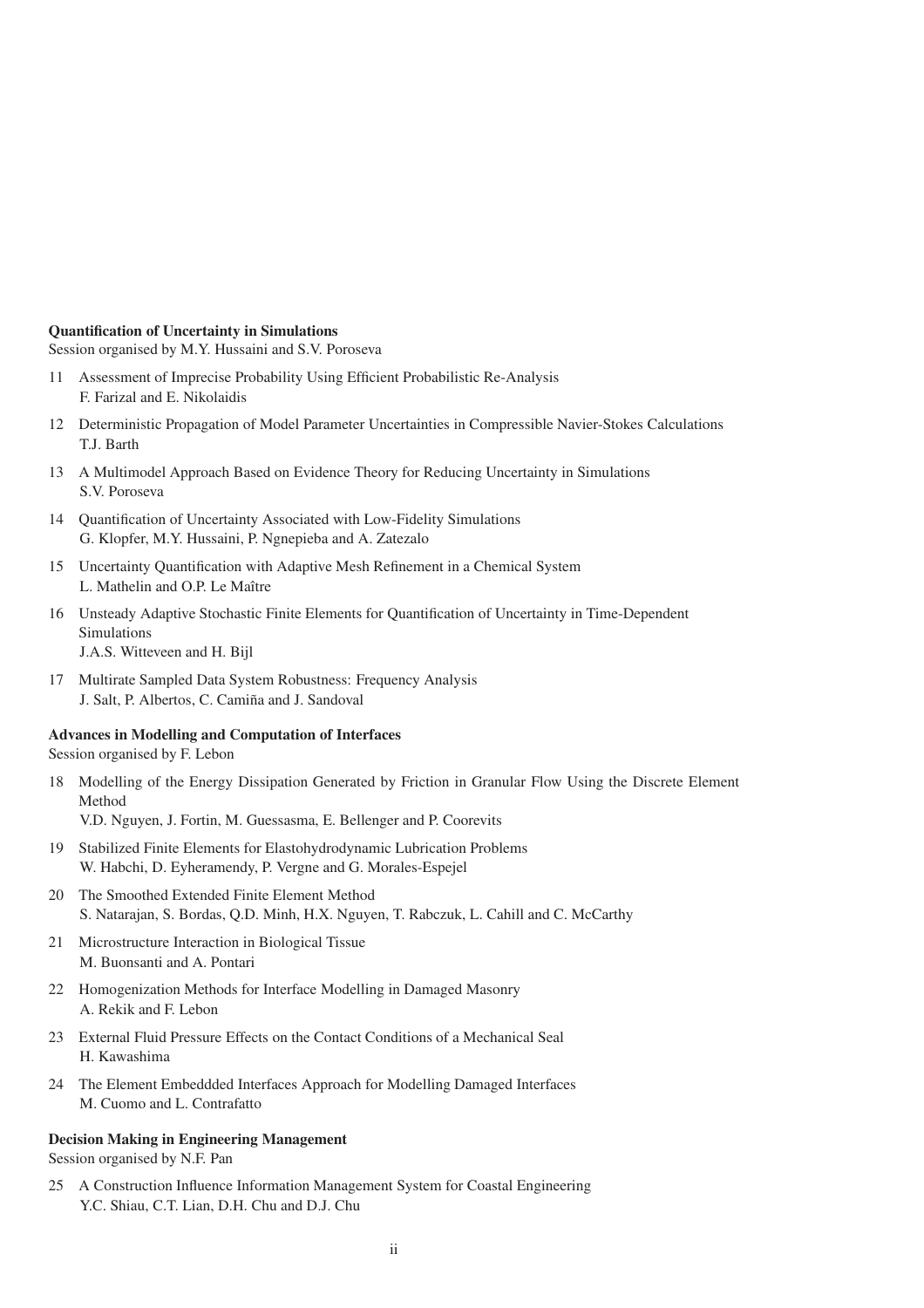- 26 A Study for the Establishment of a Knowledge Base for Innovative Building Materials Y.C. Shiau, L.T. Lu, C.C. Ko and S.C. Yang
- 27 A Development Planner for Resort Investment R.J. Dzeng, N.F. Pan and H.Y. Lee
- 28 On Landslides of the Shihmen Reservoir Watershed and the Development of its Management System Y.C. Shiau, C.S. Huang, C.A. Lin and D.J. Chu
- 29 Factors Affecting Engineering Decision Making in the International Environment N.S. Al-Kaabi
- 30 The "Qualified Lowest Bid" Award Mechanism in the Electronic Tendering Age R.Y. Huang
- 31 Construction Technological Strategy Planning Based on Patent Analysis W.D. Yu, S.S. Lo and T.M. Cheng
- 32 Evaluating the Effect of Multiple Factors on Unit Prices for Supporting Bid Price Decisions W.C. Wang, C.H. Hsu, S.S. Wang and C.C. Lin
- 33 Analysis of Maintenance Cost for Large Hospital Buildings in Taiwan S.J. Guo and T.P. Lo
- 34 Knowledge Value Adding Model for Quantitative Performance Evaluation of the Community of Practice in a Consulting Firm W.D. Yu, H.H. Yao, S.J. Liu and P.L. Chang
- 35 Mining Association Rules in a Bridge Deterioration Database N.F. Pan, R.J. Dzeng and H.H. Chang
- 36 Estimating Bridge Performance Using Time Series Analysis N.F. Pan, H.H. Chang and T.C. Lin

# **Multiscale Simulation**

Session organised by D. Roose

- 37 A Micro-Macro Method for the Simulation of Plant Tissue Deformation P. Ghysels, G. Samaey, B. Tijskens, H. Ramon and D. Roose
- 38 A Hybrid Molecular Continuum Method Using Point Wise Coupling N. Asproulis, M. Kalweit and D. Drikakis
- 39 Coupled Discrete and Continuum Approach to the Behaviour of Ballast M. Hammoud, D. Duhamel, K. Sab and F. Legoll
- 40 A Multiscale Method for Transient Dynamic Analysis of Assemblies with Friction D. Odièvre, P.-A. Boucard and F. Gatuingt
- 41 Computational Homogenization of Perfused Deforming Tissues E. Rohan, R. Cimrman and V. Lukeš
- 42 Development of Multiscale Modeling Techniques for Composite Scarf Joints Y.W. Kwon, T.R. Greene and S. Bartlett
- 43 Extension of the LaTIn Framework for Multi-Scale Computation of Fluid-Structure Interaction E. Vergnault, O. Allix and S. Maison-Le-Poëc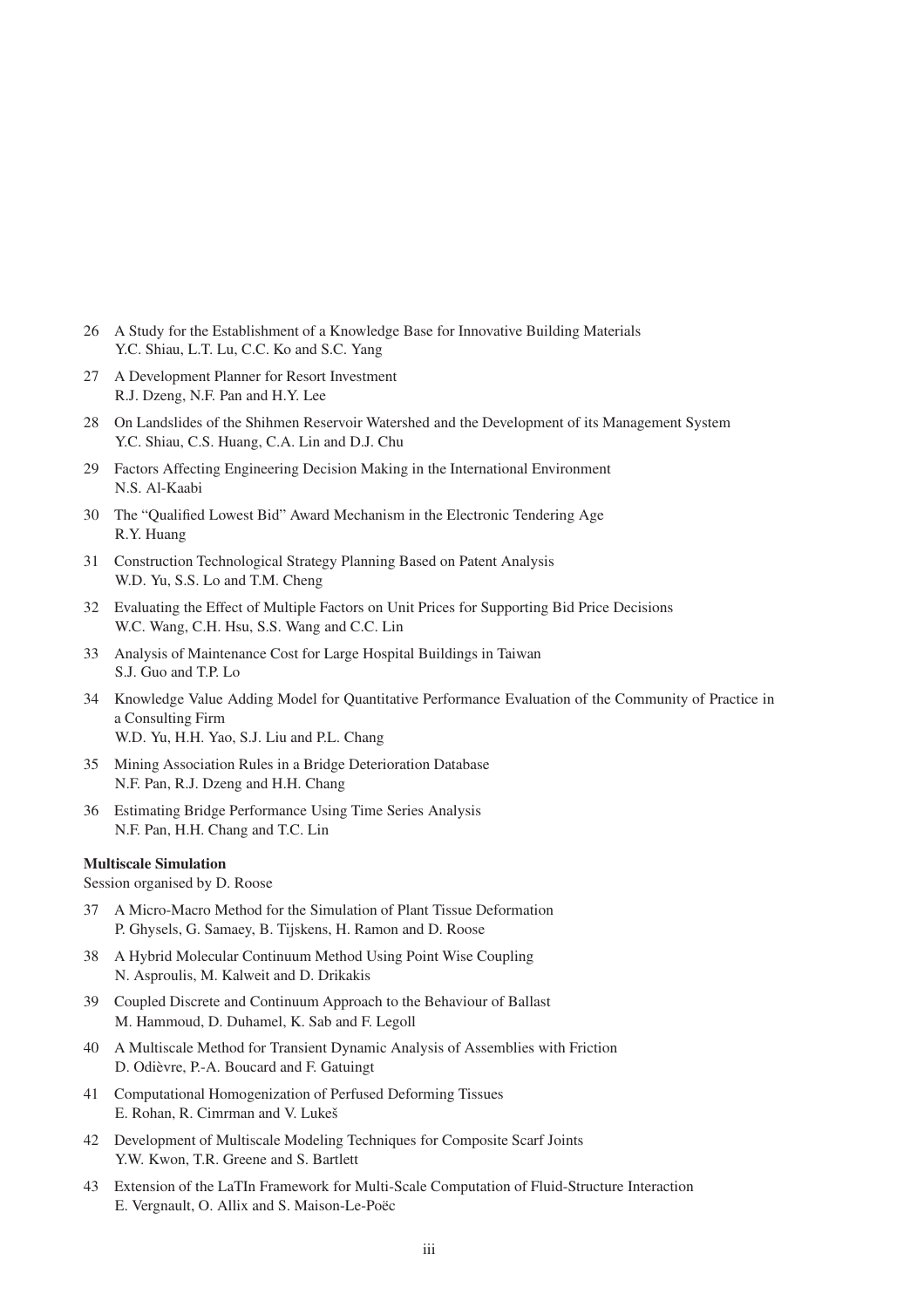44 Parallel Computing Features of a Multiscale Strategy with Space and Time Homogenization J.C. Passieux, P. Ladevèze and D. Néron

# **Computational Fluid Mechanics**

Session organised by N.C. Markatos

- 45 Computational Fluid Dynamics Based Shape Optimization of a Metal-Organic Chemical Vapor Deposition System Using Evolutionary Algorithms T.C. Xenidou, A.G. Boudouvis and N.C. Markatos
- 46 The Effects of Thermo-Electrically Induced Convection in Alloy Solidification A. Kao, K. Pericleous, M. Patel and V. Voller
- 47 Modelling the Behaviour of an Oil Spill in Marine Environments N.C. Markatos and M.G. Psaltaki
- 48 Numerical Fluid-Structure Interaction Study of a Cantilevered Pipe Discharging or Aspirating Fluid via a Computational Fluid Dynamics and Finite Element Analysis Model D.B. Giacobbi, C. Semler and M.P. Païdoussis
- 49 Numerical Simulation of the Dispersion of Toxic Pollutants from Large Tank Fires C.D. Argiropoulos, M.N. Christolis, Z. Nivolianitou and N.C. Markatos
- 50 Turbulence Model Performance in Continuous Casting Simulations K. Pericleous, G. Djambazov, J.F. Domgin and P. Gardin

# **Mesh Generation and Adaption**

Session organised by J. Sarrate Ramos and J.M. Escobar Sánchez

- 51 Alignment of Surface Triangulations for Approximating Interior Curves J.M. Escobar, E. Rodríguez, R. Montenegro and G. Montero
- 52 Automatic Generation of Structured Hexahedral Meshes for Non-Simply Connected Geometries Using Submapping
	- J. Sarrate and E. Ruiz-Gironés
- 53 Discretization of Multi-Phase Microstructures Using Recursive Subdivision and the Advancing Front Technique

D. Rypl and Z. Bittnar

54 Studying the Quality Measures for Finite Element Meshes with Triangular Elements J. Radó, F. Hartung and P. Iványi

# **New Methods of Characterisation of Bone Quality**

Session organised by L. Hadjileontiadis

- 55 Microdamage Evaluation in Human Trabecular Bone Using Non-Linear Ultrasound K. Zacharias, E. Balabanidou, I. Hatzokos, L.J. Hadjileontiadis, E. Douka, I. Rekanos and A. Trochidis
- 56 A Dual Energy X-ray Absorptiometry Validation of a Bone Remodelling Model for the Assessment of Osteoporotic Bone Quality L. Santos, P.G. Coelho, J.E. Fonseca, H.C. Rodrigues and P.R. Fernandes
- 57 Stress Distribution in the Mandible influenced by Nobel Biocare, 3i and Neoss Implant Thread Designs H. Guan, R.C. van Staden, Y.C. Loo, N.W. Johnson and M. Meredith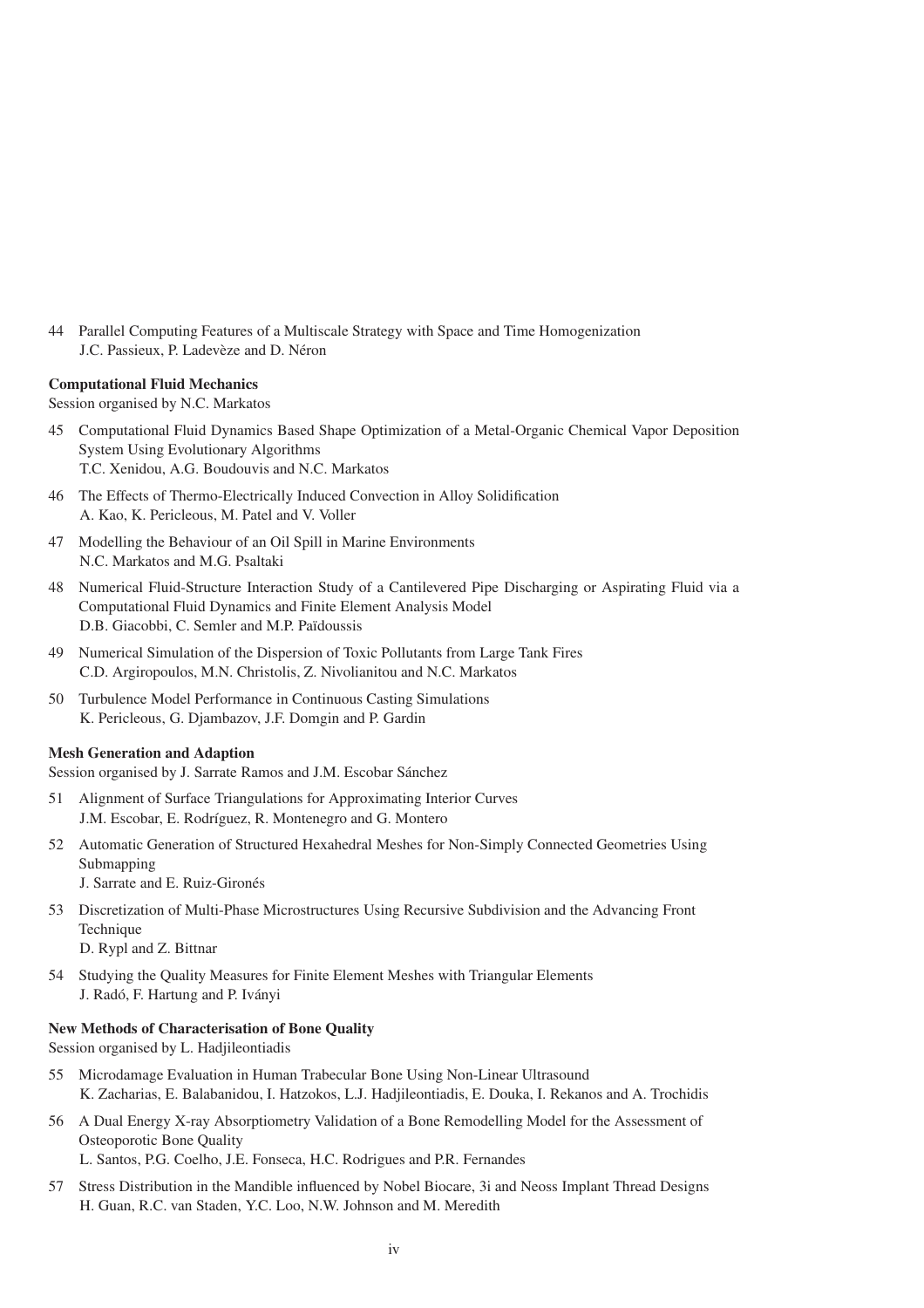- 58 Microstructural Finite Element Models for the Assessment of Overall Mechanical Properties of Trabecular Bone O. Jiroušek and J. Němeček
- 59 The Influence of the Pelvic Bone on the Acetabular Component Analysis S. Barreto, J. Folgado, J. Monteiro and P.R. Fernandes

#### **Analyses of Performance and Failures of Constructed Facilities**

Session organised by H.M. Al-Humaidi and F.C. Hadipriono

- 60 Bridge Failure Analysis Using Fuzzy Fault Tree Methods H.M. Al-Humaidi and F. Hadipriono Tan
- 61 Database Design on International Classification of Building Diseases C.Y. Chang, C.P. Huang and C.Y. Lin
- 62 Construction Project Delay Analysis Using Fuzzy Sets H.M. Al-Humaidi and F. Hadipriono Tan

# **Information Modeling and Technology Applications for Construction**

Session organised by Q.V. Chen and F.C. Hadipriono

- 63 A Decision Support System for Planning Highway Life Cycle Investments A.P. Chassiakos, D.D. Theodorakopoulos and E. Kokoli
- 64 Physical Interface Object Modelling in Construction Q. Chen and G. Reichard
- 65 Measuring the Impact Cost of Work Disruption W. Lo, Y.T. Chen and W.S. Lin
- 66 Cost Optimization of Projects with Repetitive Activities Using Genetic Algorithms E. Elbeltagi and E.M. ElKassas
- 67 An Evolutionary Algorithm for the Resource Constrained Project Scheduling Problem J. Magalhães-Mendes
- 68 To Integrate or Not to Integrate: Software for Mobile Computing Devices Q. Chen and T. Mills

#### **Numerical and Computational Linear Algebra**

Session organised by R. Bru

- 69 Strategies for Improving Automated Multi-Level Sub-Structuring T. Hilgert and H. Voss
- 70 Incomplete Factorization for Preconditioning Shifted Linear Systems Arising in Wind Modelling E. Flórez, M.D. García, E. Rodríguez-Jiménez, H. Sarmiento, A. Suárez and G. Montero
- 71 Spectral Low Rank Preconditioning for Computational Electromagnetics Applications J. Marin, N. Malla and E. Pascual
- 72 A Numerical Study of Newton-Like Methods for Nonlinear Systems with a Singular Jacobian J.L. Hueso, E. Martínez and J.R. Torregrosa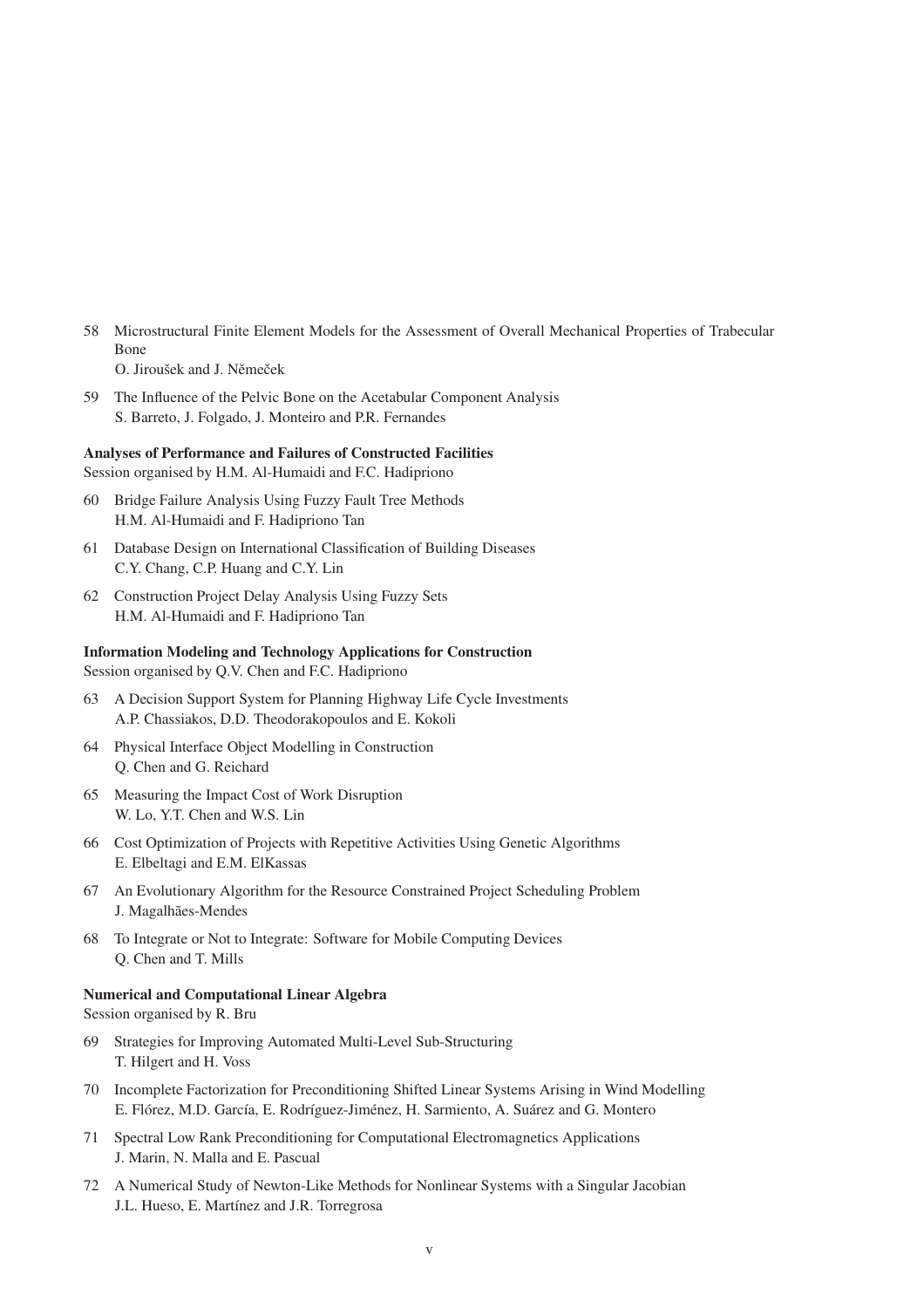- 73 Two-Stage Methods Based on ILU Factorizations for Mildly Nonlinear Systems H. Migallón, V. Migallón and J. Penadés
- 74 Generalized Top and Bottom Binary  $n$ -Tuples L. González
- 75 Quasi-Newton Preconditioners for the Solution of Large Nonlinear Systems in Porous Media L. Bergamaschi, R. Bru, A. Martínez and M. Putti
- 76 Preconditioning of Iterative Methods Based on an Aggregation Algorithm J. Kruis and P. Mayer

# **Genetic Algorithms and Neural Networks in Engineering** Session organised by B.H.V. Topping

- 77 CardiffGA: A New Genetic Algorithm Framework H. Chen, J.C. Miles and A.S.K. Kwan
- 78 Real-Coded Genetic Algorithms Enhanced Using a Niching Strategy for Solving Multi-Modal Problems A. Kučerová and M. Lepš
- 79 Constrained Particle Swarm Optimisation Using a Multi-Objective Formulation G. Venter and R.T. Haftka
- 80 Particle Swarm Optimization Approach for Fuzzy Control of Smart Structures Y. Marinakis, M. Marinaki and G.E. Stavroulakis
- 81 Optimum Design of Cellular Beams Using the Harmony Search Method F. Erdal and M.P. Saka
- 82 Computational Heuristics and their Use in Optimisation of Two-Dimensional Trusses G.F. Moita and J.P.G. Pereira
- 83 An ANGEL Heuristic Method for Combined Shaping and Sizing Optimization of Bridges A. Csébfalvi
- 84 Autonomous Behaviour Acquisition Method Using Multi-Agents Equipped with Integrated Sensors N. Hoshikawa and M. Ohka
- 85 Heuristic Optimization of Reinforced Concrete Road Vault Underpasses A. Carbonell, V. Yepes and F. Gonzalez-Vidosa
- 86 Soft Computing Based Approaches for High Performance Concrete A.H. Alavi, A.A. Heshmati, H. Salehzadeh, A.H. Gandomi and A. Askarinejad

# **Parallel Computations**

- 87 Non-Linear Dual Domain Decomposition Method for Multiscale Analysis of Structures J. Pebrel, P. Gosselet and C. Rey
- 88 Evaluation of Different OpenMP-Oriented Implementations for the Wave Model WAM Cycle 4.5 S. Moghimi, M.F. Doustar and A. Behrens
- 89 FETI-DP for Variational Inequalities with Corners on the Contact Interface D. Horák and Z. Dostál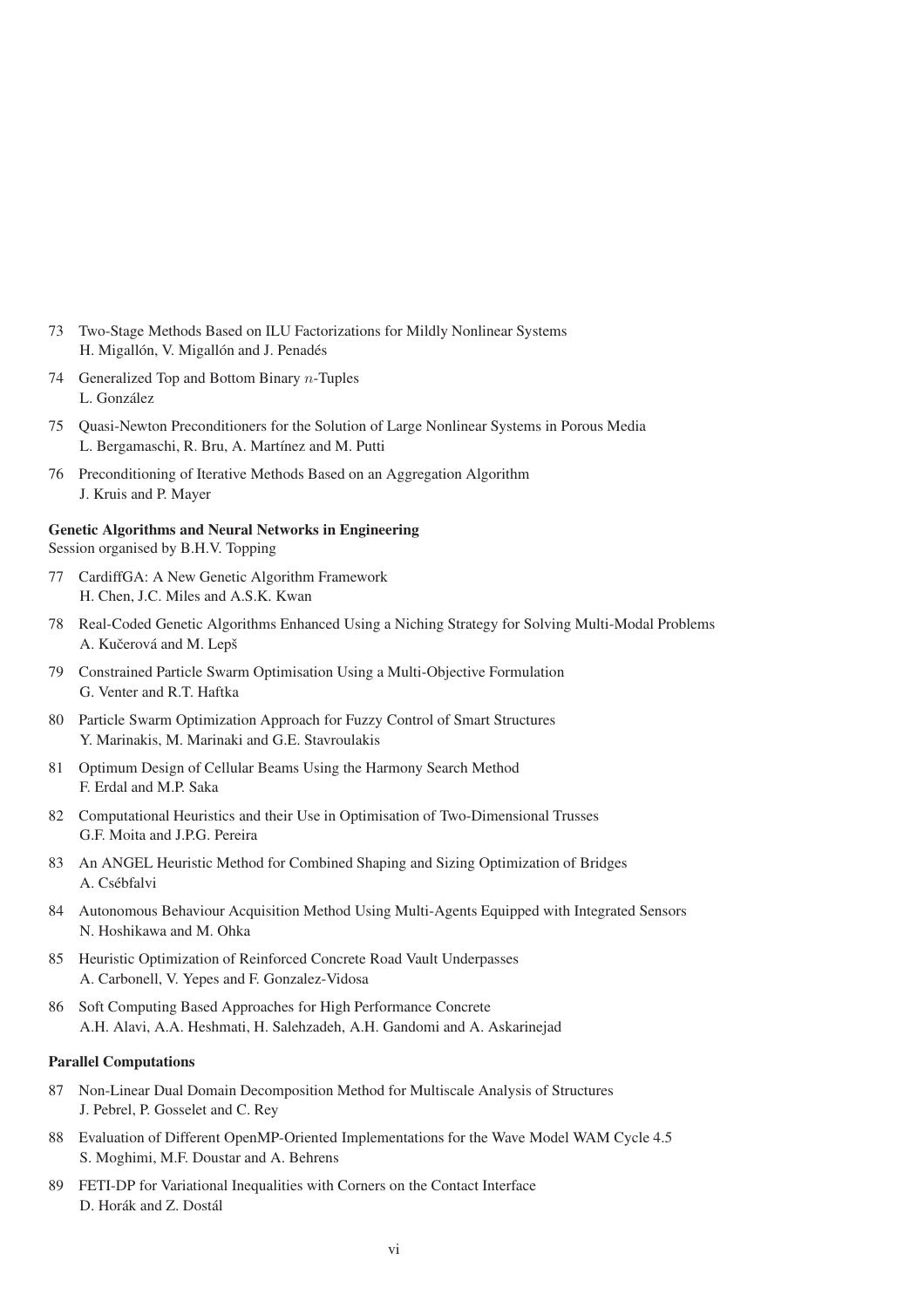- 90 A High Performance Strategy for the Simulation of Composites at the Mesoscale F. Bordeu, P.A. Boucard, G. Lubineau and H. Leclerc
- 91 Solving Contact Problems Using the Domain Decomposition Method with an Interface Preconditioner A. Lotfi and G. Molnárka

# **Distributed Computing**

- 92 On the Use of a Service Oriented Architecture for Web Mining Systems T.M.R. Dias and G.F. Moita
- 93 Component-Oriented Distributed Finite Element Analysis R.I. Mackie
- 94 High-Throughput Computing in Engineering M. Dolenc and M. Dolšek
- 95 An Approach to Distributed Simulations with SystemC V. Galiano, H. Migallón, D. Pérez-Caparrós, M. Martínez and J.A. Palomino

# **Computational Fluid Dynamics: Analysis, Simulation and Optimization**

- 96 Numerical Study of a New Model for the Magnetohydrodynamic Flow of Micropolar Magnetic Fluids in Straight Square Ducts P.K. Papadopoulos, P. Vafeas and P.M. Hatzikonstantinou
- 97 Numerical Simulation of Wave-Structure Interactions Using the Least-Squares Finite Element Method S.J. Liang
- 98 Viscoelastic Low-Reynolds-Number Flows in Mixing-Separating Cells A. Afonso, M.A. Alves, R.J. Poole, P.J. Oliveira and F.T. Pinho
- 99 An Integrated Gradient Scheme for the Preservation of Symmetry in Lagrangian Hydrodynamics H. Yong
- 100 Comparison and Development of Mesh Motion Using Radial Basis Functions T.C.S. Rendall and C.B. Allen
- 101 A Framework for Generic High-Fidelity Fluid-Dynamic Optimisation A.M. Morris, C.B. Allen and T.C.S. Rendall
- 102 Aerodynamic Wing Optimisation Using Domain Element Parameterisation A.M. Morris, C.B. Allen and T.C.S. Rendall
- 103 Hydrodynamics and Energetic Advantages of Burst-and-Coast Swimming by Undulatory Propulsion M.H. Chung
- 104 A Detailed Study of the Plenum and Discharge Jet Produced by Air Curtains J.E. Jaramillo, C.D. Perez-Segarra and A. Oliva
- 105 A Numerical Study of the Flow Structure in a Gravel River Bed X.Y. Wang, W.Z. Lu, Q.Y. Yang and X.K. Wang

# **Fluid-Structure Interaction**

106 An Energy Model for Mid-High Frequency Elasto-Acoustic Problems Using the Finite Element Method M. de Rochambeau, M. Ichchou, L. Jezequel and B. Troclet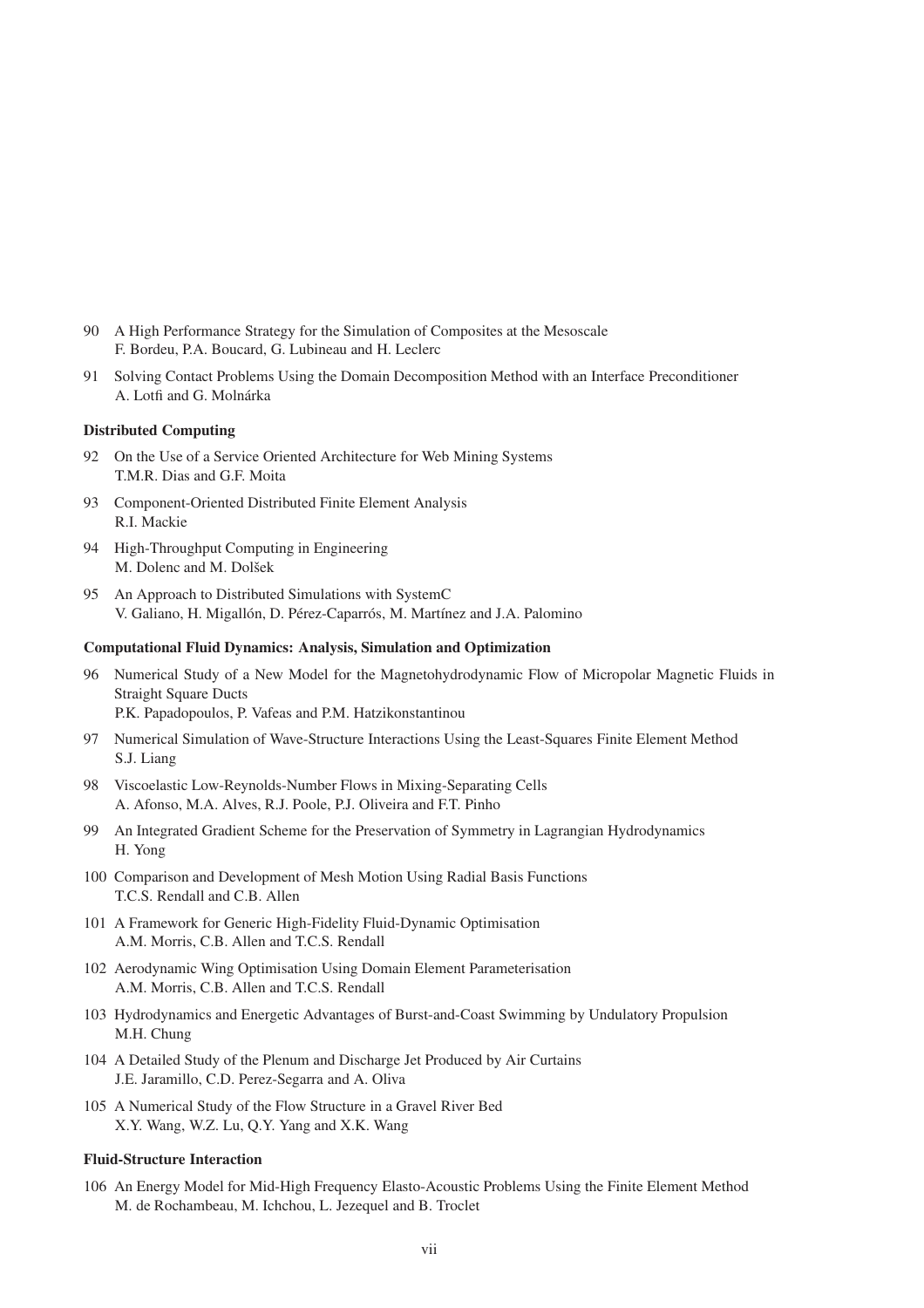- 107 Reducing a Rational Eigenproblem in Fluid-Solid Vibration by Automated Multi-Level Substructuring H. Voss
- 108 Examples of Problems in Fluid-Structure Interaction Based on the Fluid Velocity Potential S.M. Souza, A.N. Barbosa and L.J. Pedroso
- 109 Dynamic Behaviour Analysis of a Cylindrical Rod Bundle Structure by Considering the Fluid-Structure Interaction K.H. Yoon, J.Y. Kim, K.H. Lee, Y.H. Lee and H.K. Kim

110 A Study of Static and Dynamic Coupling of Structures Through an Acoustic Medium

A.N. Barbosa and L.J. Pedroso

# **Modelling Multi-Physics Problems**

111 Prediction of the Thermal Spalling Risk of Concrete Structures During Fire by Means of a Finite Element Model F. Pesavento, B.A. Schrefler, D. Gawin and J. Principe

# **Coupled Problems**

- 112 Aeroelastic Tailoring of a Formula One Car Rear Wing G.A.A. Thuwis, R. De Breuker and M.M. Abdalla
- 113 A Partitioned Strategy for Fluid Structure Interaction Applied to Model Waves Impact on Submerged **Structures**

C. Kassiotis, A. Ibrahimbegovic and H.G. Matthies

# **Multi-Grid Methods**

114 A Local Adaptive Grid Refinement Strategy for Block-Structured Finite-Volume Solvers F. Gauß and M. Schäfer

# **Multi-Body Systems and Dynamics**

- 115 Mathematical Modelling and Simulation of a Washing Machine: A Robotic Approach M.P. Lazarević and V. Vasić
- 116 Automatically Generated Parallel Robot System Equations Based on a Hierarchical Software Architecture M. Rose, S. Algermissen and R. Keimer

# **Computational Modelling, Analysis and Simulation**

- 117 A Finite Element Model of Drilling W. Mieszczak and J. Kosmol
- 118 Quasi-Static and Dynamic Analysis of Delamination Growth Using New Interfacial Decohesion Elements A. Elmarakbi, N. Hu and H. Fukunaga
- 119 Coupling Optimization to the Algorithm for a Mixer-Settler System E.F. Gomes, G.A. Pinto, M.M.L. Guimarães and L.M. Ribeiro
- 120 Thermo Mechanical Characterisation of an Epoxy Resin Bounded Sand I. Caylak and R. Mahnken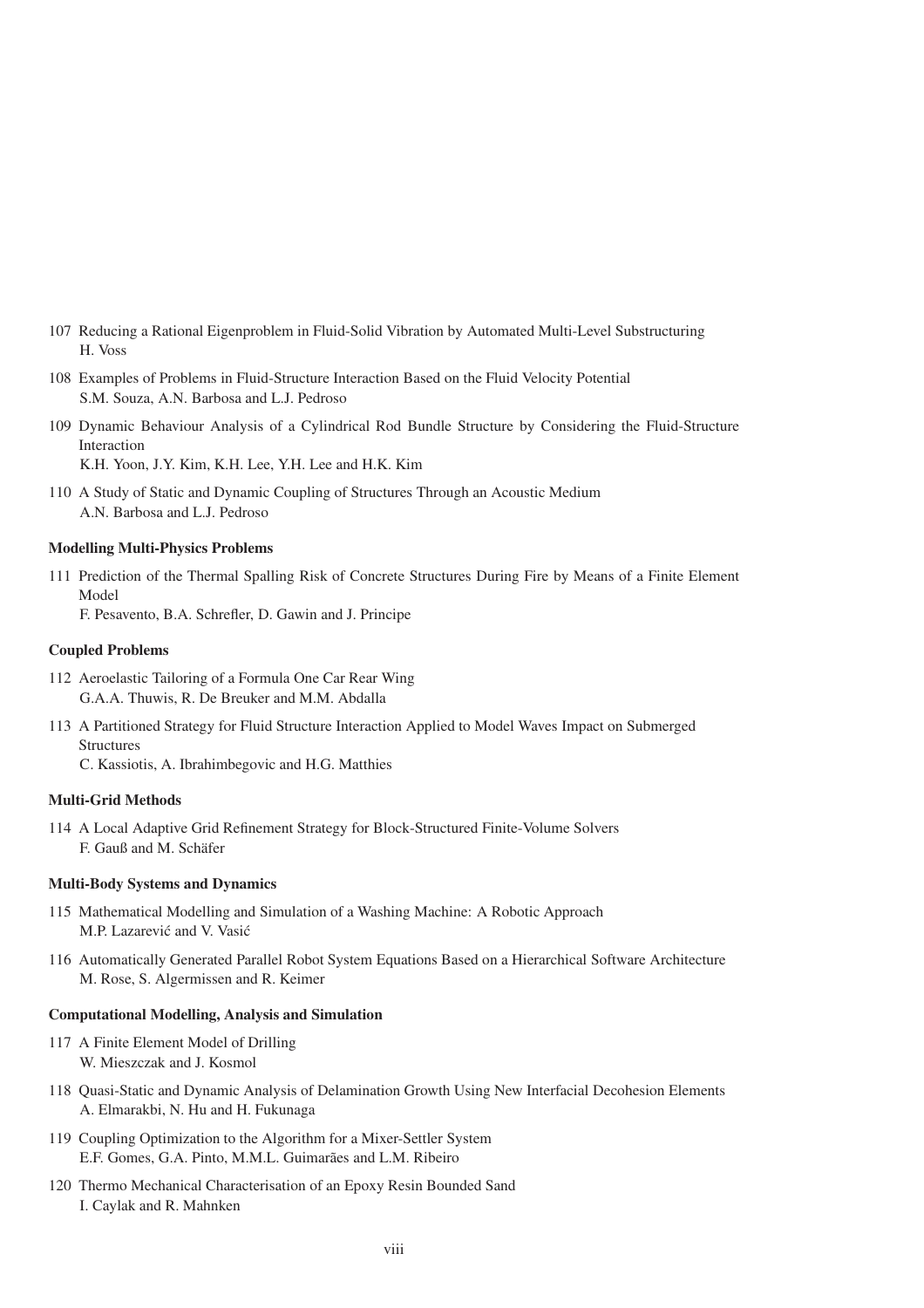- 121 Residual Stress in Thermally Sprayed Coatings A.M. Kamara and K. Davey
- 122 Creation of Periodically Poled Lithium Niobate by Domain Structure Inversion with a Scanning Electron Microscope A. Nagyváradi and G. Almási

#### **Computational Simulation and Optimization**

- 123 Simulation and Optimization of a Chain Conveyor V.S. Siromiatnikov, M.G. Ortega, E. Podzharov, J.M. García and L.A. Zamora
- 124 Optimal Design of Dynamic Vibration Neutralizers on Rotating Systems C.A. Bavastri and F.J. Doubrawa F.

#### **Electrodynamic Problems**

125 Order Reduction of Linear Time-Invariant Finite Integration Technique Discretized Structures with Length and Frequency Parameterization K.S. Stavrakakis, T. Wittig, W. Ackermann and T. Weiland

#### **The Extended Finite Element Method**

126 The Extended Finite Element Method: A Review L. Cahill, C. McCarthy and S. Bordas

#### **Meshless Methods**

- 127 Calculation of Elastic Stresses and Strains inside a Medium with Multiple Isolated Inclusions J. Novák
- 128 Differential Reproducing Kernel Particle Methods Y.M. Wang, C.P. Wu, P.W. Chen and K.H. Chiu

#### **Discrete Finite Element Methods**

- 129 Development of a Continuum-Consistent Discrete Element Model for Solids Using the Triangle Finite Element V. Vadluga and R. Kačianauskas
- 130 Discrete Modelling of the Fragmentation of Granular Media under Compressive Forces: Application to the Grinding Process A. Kimbonguila, M. Guessasma, P. Coorevits, J. Fortin and E. Bellenger
- 131 The Failure Mechanism of a Concrete Cube C.C. Yu, S.H. Tung and M.C. Weng

#### **Finite Element Solver Technology**

132 Coarsening Finite Element Meshes for a Multifrontal Solver M.E. Guney and K. Will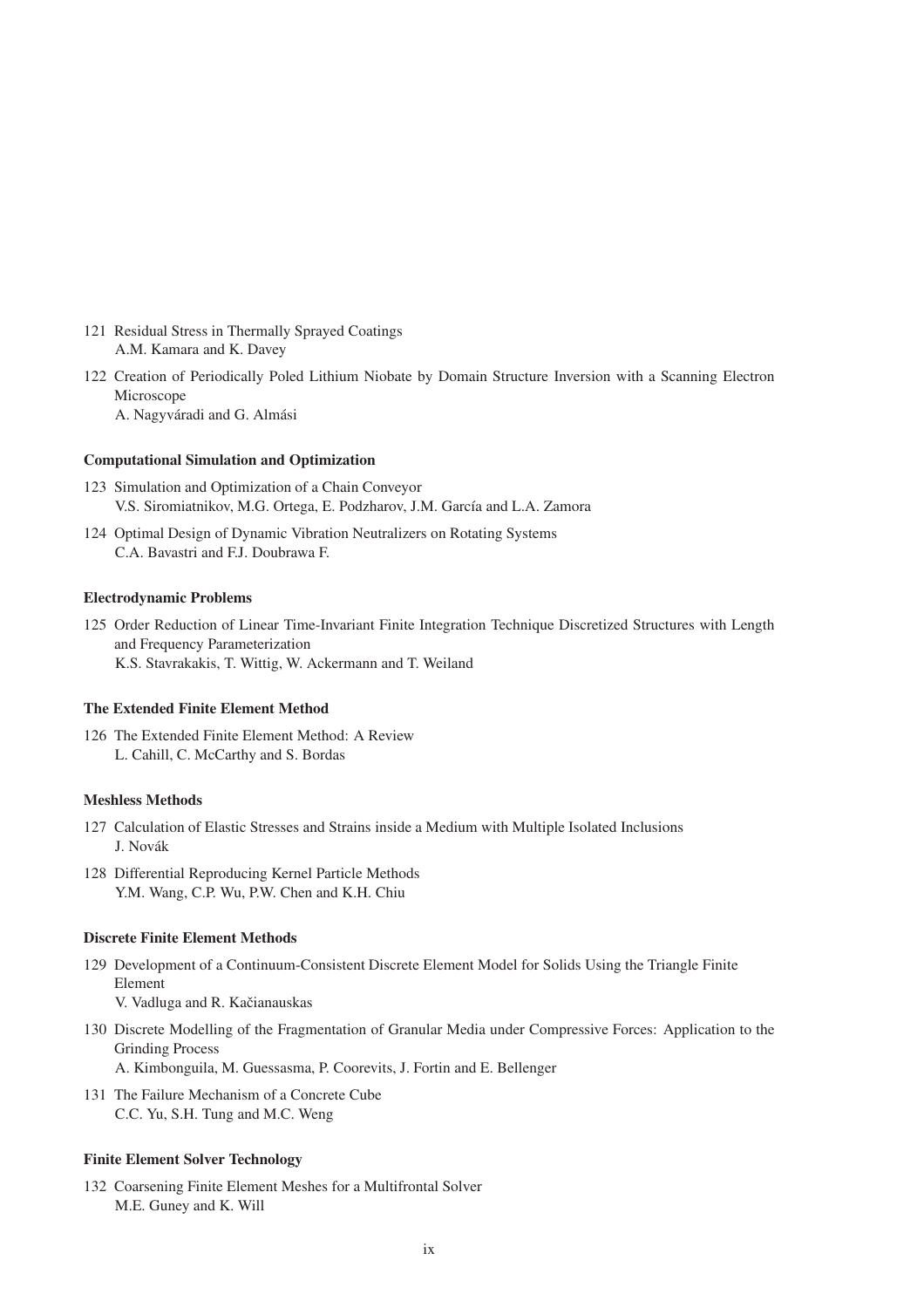#### **Finite Element Methods**

133 A Theory of Finite Elements with Axisymmetric Spherical Shell Examples P.O. Tuominen

# **Stochastic Finite Element Methods**

134 Bayesian Emulators and the Stochastic Finite Element Method F.A. Díaz De la O and S. Adhikari

# **Boundary Element Methods**

- 135 Analyzing Infinite Three-Dimensional Problems with an Alternative Non-Homogeneous BEM Technique D.B. Ribeiro and J.B. Paiva
- 136 Evaluation of Singular Integrals in the Two-Dimensional Symmetric Galerkin Boundary Element Method W.F. Yuan

#### **Numerical Methods**

137 The Influence of Parametrization on Integrating Rotations from Angular Velocities E. Zupan and M. Saje

#### **Nano-Mechanics**

- 138 Modelling of Nanocrack Evolution in Body-Centred-Cubic Iron D.B. Wei and Z.Y. Jiang
- 139 Phase Transformations in Finite Length Nanowires: Analysis with Mesoscopic Models L.X. Wang and R. Melnik
- 140 Temperature-Dependent Phase Stability of CdS Quantum Dots from First-Principle Molecular Dynamic Calculations B. Wen and R. Melnik
- 141 Modelling Nanoindentation of Cement Pastes J. Němeček and P. Kabele
- 142 Accessing Mechanical Properties of Engineering Materials via Virtual Nanoindentation V. Gountsidou and H.M. Polatoglou
- 143 Modelling Nonlinear Electro-Mechanical Effects in Nano-Heterostructures Using Domain-Decomposition Methods

L.X. Wang, M. Willatzen and R.V.N. Melnik

144 Numerical Modelling of Electrical Conductivity and Piezoelectricity of Carbon Nanotube Polymer Composites

N. Hu, Y. Karube and H. Fukunaga

# **Particle Thermodynamics**

145 Microscopic Derivation of the Equation of State for Perfect Crystals V.A. Kuzkin and A.M. Krivtsov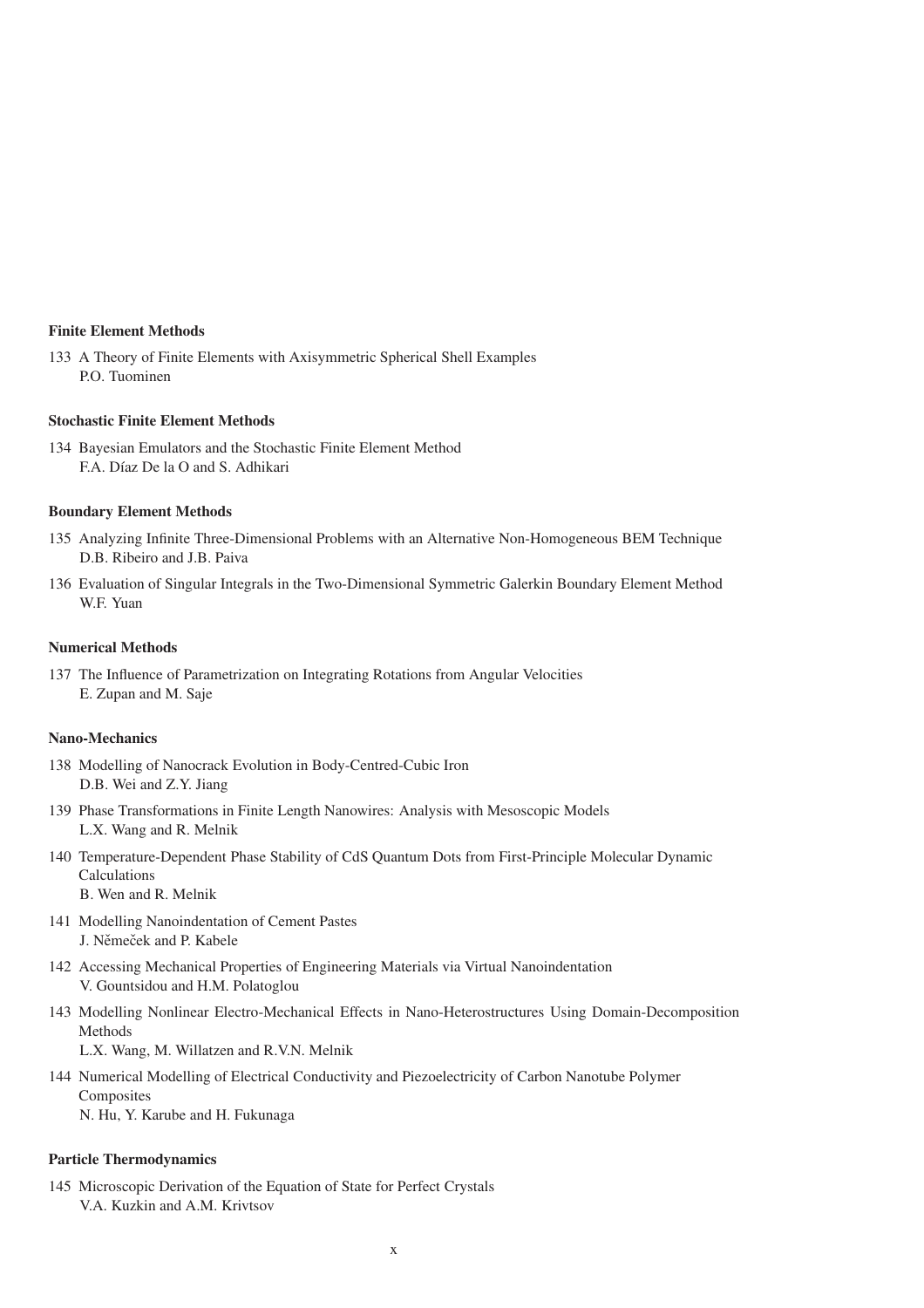#### **Hysteresis Computations**

146 Magnetic Field Computation with Stress Dependent Hysteresis A. Sipeky and A. Ivanyi

#### **Computer Aided Engineering**

- 147 Information Modelling for Configurable Components K.A. Jørgensen
- 148 DUTOGL: A User-Friendly Environment for Duct Analysis R.M. Júnior, A.V. Mendonça and J.B. Paiva
- 149 A New Sketch-Based Computer Aided Engineering Pre-Processor P. Company, N. Aleixos, F. Naya, P.A.C. Varley, M. Contero and D.G. Fernández-Pacheco
- 150 Application of Binary Spatial Partitioning to Computer Aided Design A.A. Stamos
- 151 A Spatial Model for Multi-Scale Product Design and Simulation K. Sakita

### **Computer Vision**

- 152 Registration and Assisted Segmentation for Stereo Images of Planar Piecewise Environments J.-F. Vigueras and M. Rivera
- 153 Correction of the Effects of the Light Source on Quasi-Spherical Objects: Application to Modelling Spherical Fruits

J. Gómez-Sanchis, E. Moltó, N. Aleixos, G. Camps-Valls, L. Gómez-Chova and J. Blasco

### **Data Collection**

154 Mobile Measurement of Rut Depth Using Close Range Photogrammetry M.A. Saif and A.M. Ibrahiem

#### **Cellular Automata**

155 Heat Conduction Analysis Using Cellular Automata W.F. Yuan and K.H. Tan

#### **Biomedical Engineering**

- 156 An Engineered System of Care: Development of the Body Mass Distribution Index J. Duane
- 157 An Engineered System of Care: Body Mass Index and Body Mass Distribution Index Changes with Scaled Activity Plan

J. DeGroat, J. Duane, J. Moeller and W. Conway

# **Biomechanics**

158 Denture Crown Modelling for Customized Dental Fabrication T.H. Kuo and J.J. Fang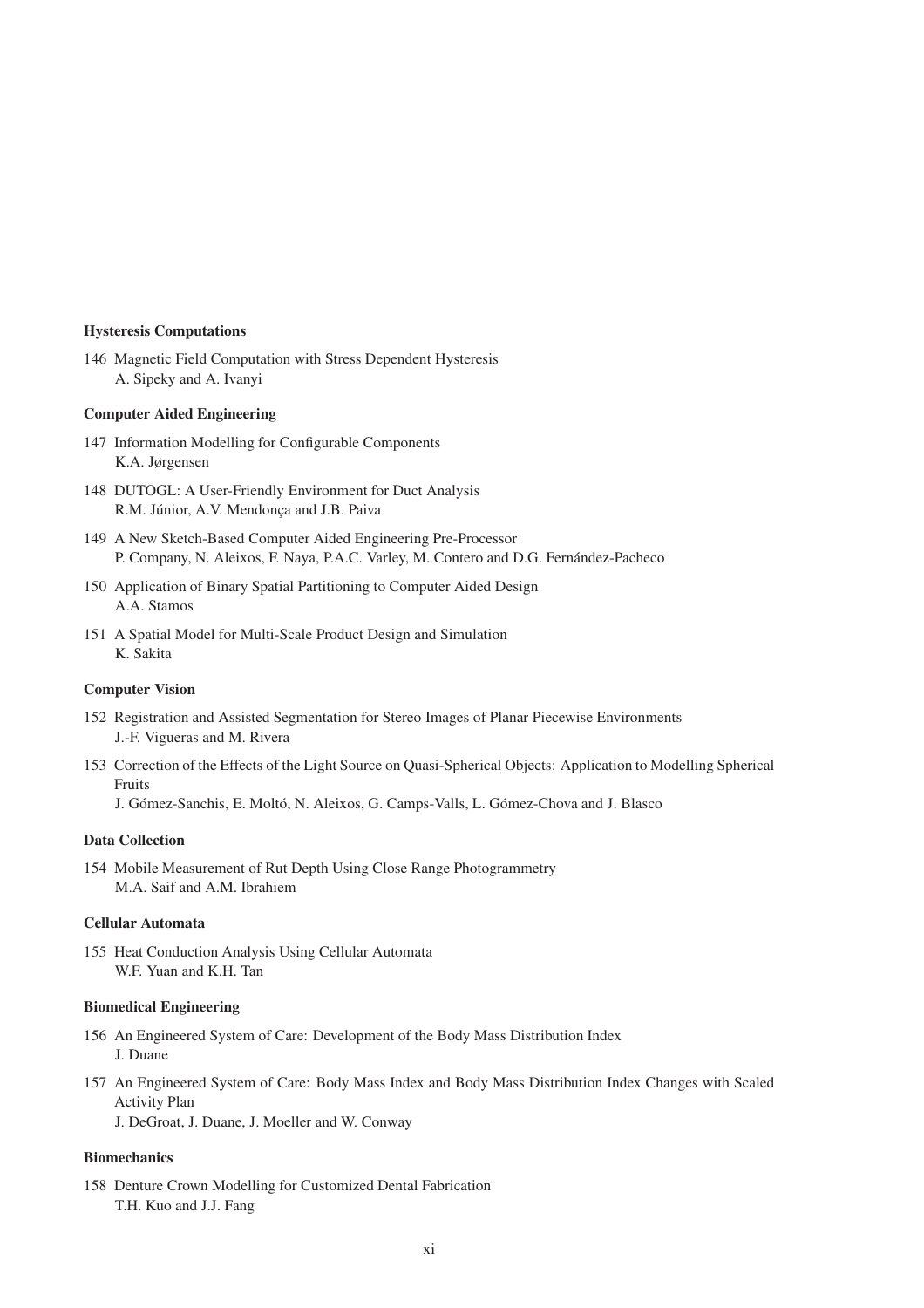- 159 Numerical Simulation of Hodgkin-Huxley Model on Stochastic Resonance in Tactile Sensing M. Ohka, C. Abdullah and S. Kondo
- 160 Two Different Approaches to Hip Joint Reconstruction D. Kytyr, J. Vycichl, J. Jirova and J. Jira
- 161 Computational Biomechanics, Stochastic Motion and Team Sports E. Grimpampi, A. Pasculli and A. Sacripanti
- 162 Mathematical Modeling of Human Skin Using a Fractional Derivative Model and the Frequency Domain Z. Vosika, J. Simić, D. Koruga and M.P. Lazarević

# **Rock Mechanics**

- 163 Damage-Plastic Model for Numerical Simulation of Rock Fracture in Dynamic Loading T. Saksala
- 164 Prediction of Rock Burst in Elastic-Brittle-Plastic Rock S.K. Sharan
- 165 Characterizing the Deformation Behavior of Weak Sandstone from Micro-Vision M.C. Weng, S.H. Tung, M.H. Shih, C.C. Yu and Y.T. Huang

# **Soil-Structure Interaction**

- 166 Analysis of Explosion Induced Shock Waves Interaction with an Underground Lined Tunnel by the Coupled Godunov-Variational Difference Approach Y.S. Karinski, V.R. Feldgun and D.Z. Yankelevsky
- 167 Numerical Simulation of Soil-Structure-Interaction of Towers and Tanks via Finite and Infinite Elements R. Harte and E. Mahran
- 168 Simplified Three-Dimensional Models for Twin Tunnels to Account for the Seismic Interaction Caused by Surface Waves A.L. Sánchez-Merino and C. Navarro
- 169 Transverse Seismic Analysis of Twin Lined Tunnels A.L. Sánchez-Merino and C. Navarro
- 170 Finite Element Analysis of Conical Shell Foundations A.A. Al-Azzawi, R.J. Aziz and A.A. Al-Ani
- 171 Equivalent Linear Soil Approximation in Soil-Foundation-Structure Interaction D. Pitilakis

# **Geophysics**

172 A Numerical Study of the Richtmyer-Meshkov Instability and Mixing in Stratified Cylindrical Shells L. Wang

# **Geomechanics and Geotechnical Engineering**

173 Non-Linear Wave-Induced Pore Pressure Accumulations in a Porous Seabed D.-S. Jeng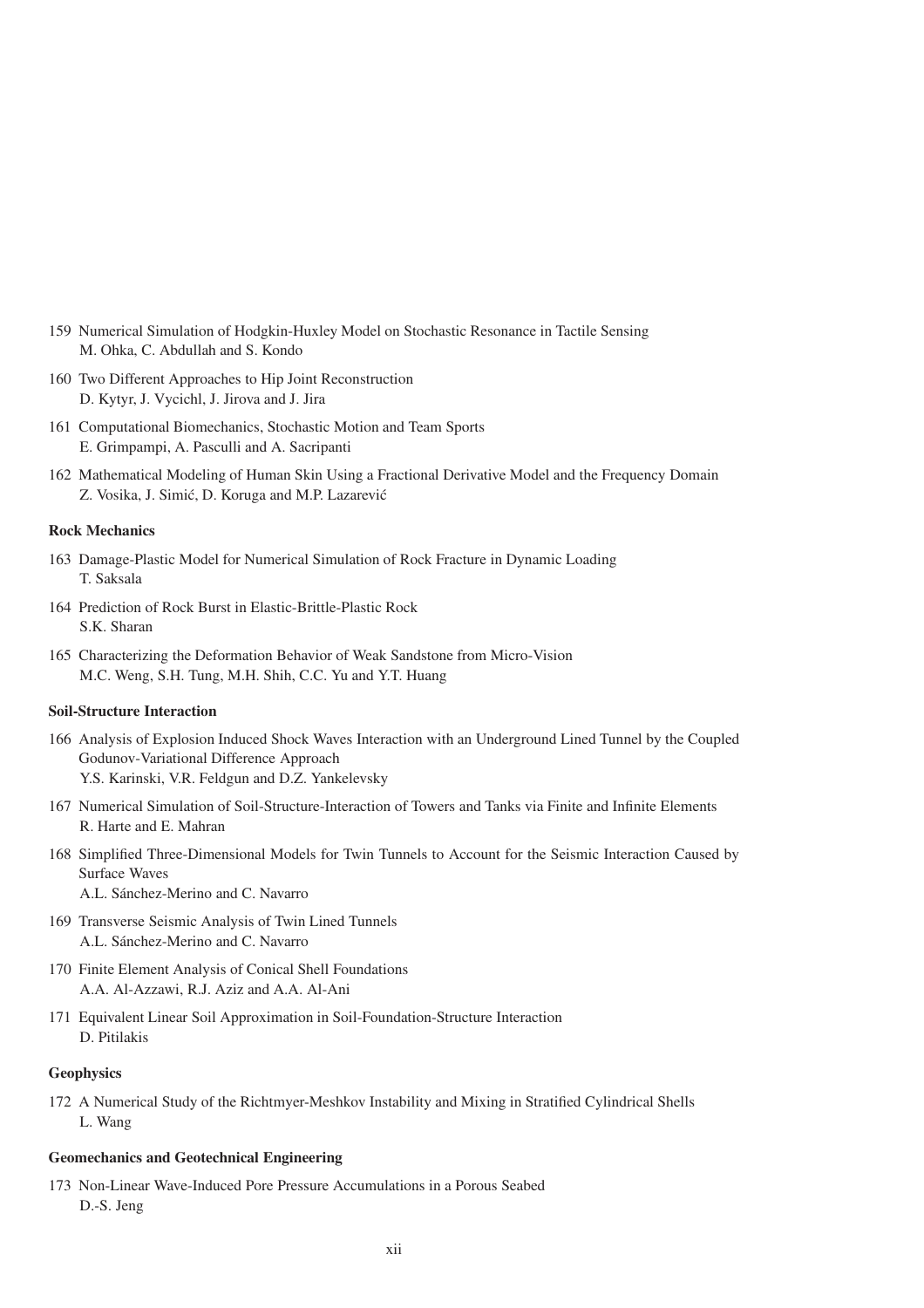- 174 Creep-Generated Settlement of Canisters with Highly Radioactive Waste R. Pusch, L. Zhang, R. Adey and J. Kasbohm
- 175 Utilisation of Computational Intelligence Techniques for Stabilised Soil A.H. Alavi, A.A. Heshmati, A.H. Gandomi, A. Askarinejad and M. Mirjalili
- 176 Vibrations Due to Moving Harmonic Loads on a Porous Multilayered Ground G. Lefeuve-Mesgouez and A. Mesgouez
- 177 Modeling of Landslides with the Material Point Method S. Andersen and L. Andersen
- 178 Three-Dimensional Poro-Elastoplastic Model for Wave-Induced Pore Pressure in a Porous Seabed around Breakwater Heads J. Ou, D.S. Jeng and A.H.C. Chan
- 179 Effects of Fault Rupture Propagation on Earth Structures V. Zania, Y. Tsompanakis and P.N. Psarropoulos
- 180 Optimum Design of Pile Foundations Ch. Letsios, N.D. Lagaros and M. Papadrakakis
- 181 Three-Dimensional Numerical Investigation of the Efficiency of Piled Rafts with a Central Pile Group A.A. Hemada and A.Y. Akl
- 182 Three-Dimensional Finite-Element Analysis of Large Piled Rafts: A Proposed Simplified Modelling A.A. Hemada, T.T. Abdel-Fattah and A.Y. Akl

#### **Geotechnical Engineering: Seepage, Groundwater and Watershed Problems**

- 183 Herbert Hoover Dike Phase 1A Groundwater Modelling H.-P. Cheng, B.P. Donnell, S.M. England, H.-C. Lin, E.V. Edris and R. Weeks
- 184 Seepage Analysis of Soil-Bentonite Cutoff Wall through Landfill A.F. Branch
- 185 Research Demonstration of a Decomposition Approach for Large-Scale, Coupled Surface-Subsurface Watershed Model Calibration and Validation H.-P. Cheng, S.M. England, H.-C. Lin, J.-R.C. Cheng, E.V. Edris, S.L. Ashby and D.R. Richards
- 186 A Feasibility Study of the Air Lifting Method for a Mineral Spring Water Pump Y.C. Shiau, L.T. Lu, Y.C. Lin and S.C. Yang

#### **Geotechnical Engineering: Foundations**

- 187 Three Dimensional Finite Element Analysis of Deep Beams on Winkler Type Elastic Foundations A.A. Al-Azzawi, I.A. Al-Shaarbaf and A.N. Al-Mosawi
- 188 Numerical Analysis of Deep Beams on Non-Uniform Elastic Compressional and Frictional Winkler Foundations A.A. Al-Azzawi
- 189 Impedance of Bucket Foundations: Torsional, Horizontal and Rocking Motion L. Andersen, L.B. Ibsen and M.A. Liingaard
- 190 A Study of Foundations in Low Bearing Capacity Soil Using a Hyperbolic Paraboloid Shell C.J. Martins, O.S. Figueiredo, R.A.F. Peixoto and L.A. Martins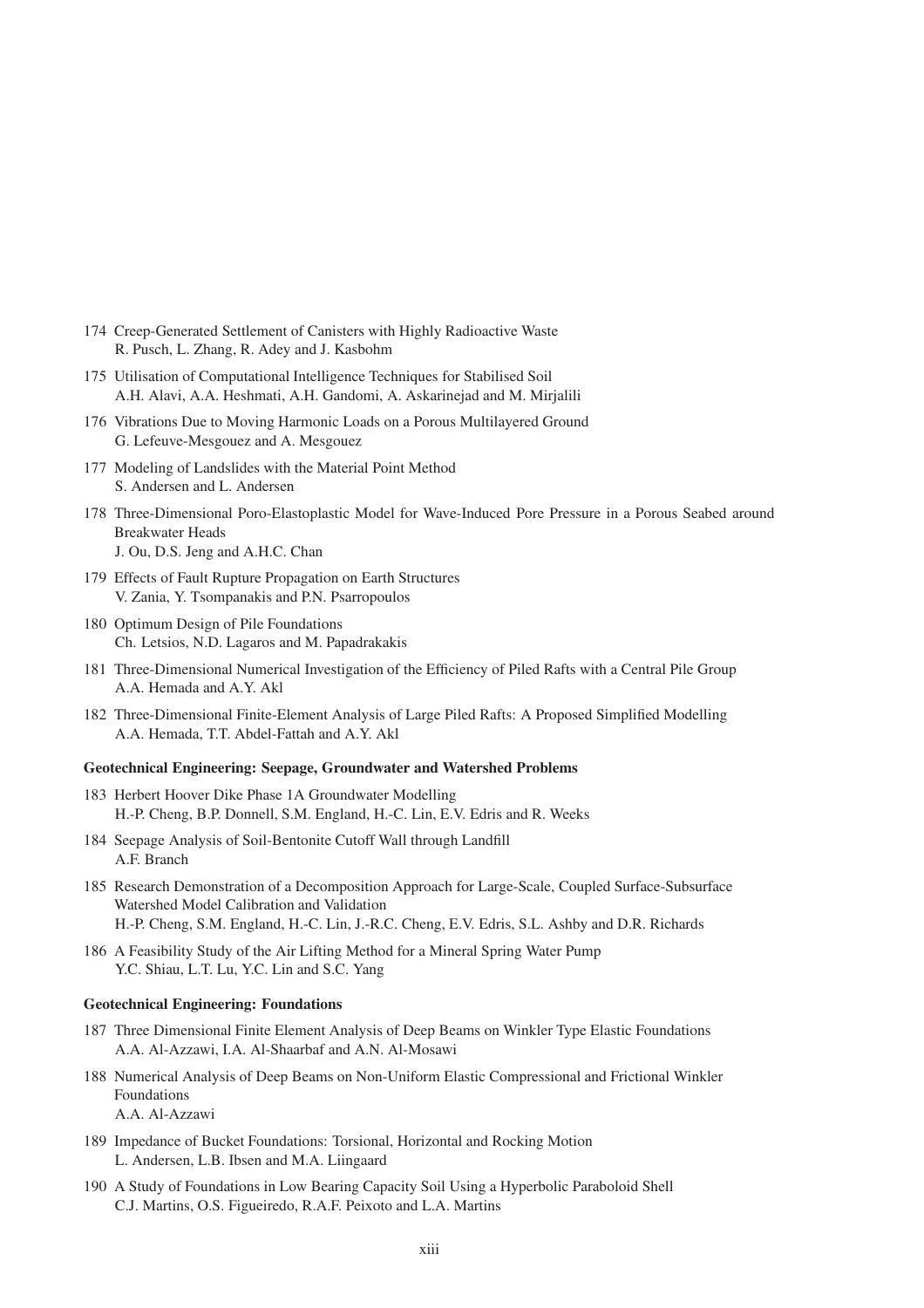191 Large Deflection of Rectangular Plates on Elastic Foundations A.A. Al-Azzawi and B. Mohsen

# **Environmental Engineering**

192 Analyzing and Forecasting Urban Atmospheric Pollution in China M.J. Qiao

# **Modelling Steam and Water Networks**

- 193 Entropic Flow Patterns and Partially Double Pipe Methodology in Looped Systems Design M. Malafaya-Baptista
- 194 Measurement Based Flow Regime and Velocity Profile Calculation of a High Pressure Steam Network in a Saturated State

L. Szakonyi, P. Ivanyi and Z. Sari

# **Author Index**

**Keyword Index**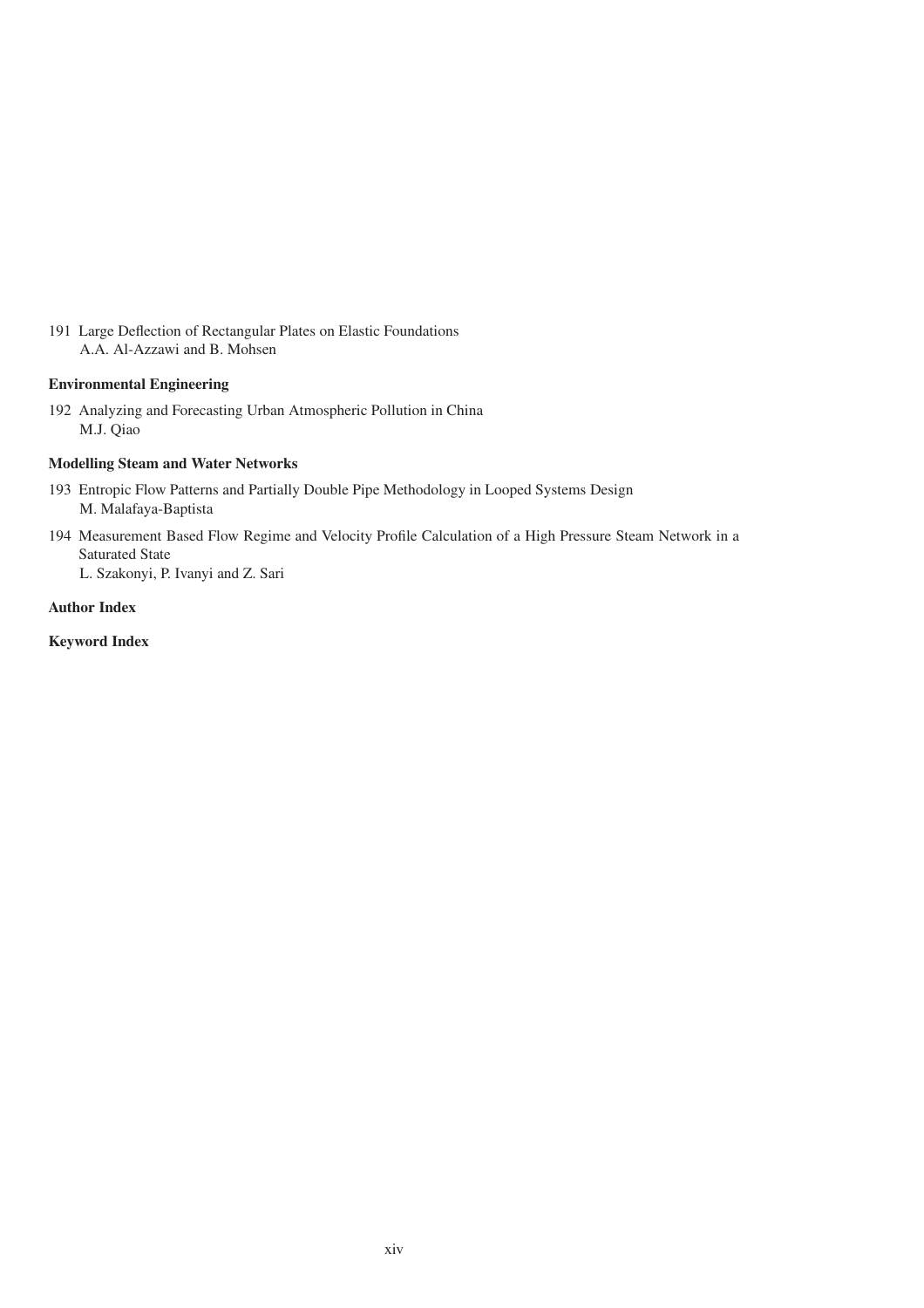# **Preface**

This volume comprises the summaries of contributed papers presented at The Sixth International Conference on Engineering Computational Technology (ECT 2008) held in Athens, Greece from 2 to 5 September 2008. The full papers from the conference are available on the accompanying CD-ROM. This conference is part of the Civil-Comp Series series that commenced in 1991. The 2008 conference was held concurrently with The Ninth International Conference on Computational Structures Technology (CST 2008).

The special sessions included in this volume of Proceedings are:

- High Performance Computing: Novel Architectures and Applications *organised by G.A. Gravvanis*
- Partitioned Methods for the Computation of Fluid-Structure Interactions *organised by H. Bijl*
- Quantification of Uncertainty in Simulations *organised by M.Y. Hussaini and S.V. Poroseva*
- Advances in Modelling and Computation of Interfaces *organised by F. Lebon*
- Decision Making in Engineering Management *organised by N.F. Pan*
- Multiscale Simulation *organised by D. Roose*
- Computational Fluid Mechanics *organised by N.C. Markatos*
- Mesh Generation and Adaption *organised by J. Sarrate Ramos and J.M. Escobar Sánchez*
- New Methods of Characterisation of Bone Quality *organised by L. Hadjileontiadis*
- Analyses of Performance and Failures of Constructed Facilities *organised by H.M. Al-Humaidi and F.C. Hadipriono*
- Information Modeling and Technology Applications for Construction *organised by Q.V. Chen and F.C. Hadipriono*
- Numerical and Computational Linear Algebra *organised by R. Bru*
- Genetic Algorithms and Neural Networks in Engineering *organised by B.H.V. Topping*

We are particularly grateful to the organisers of these special sessions.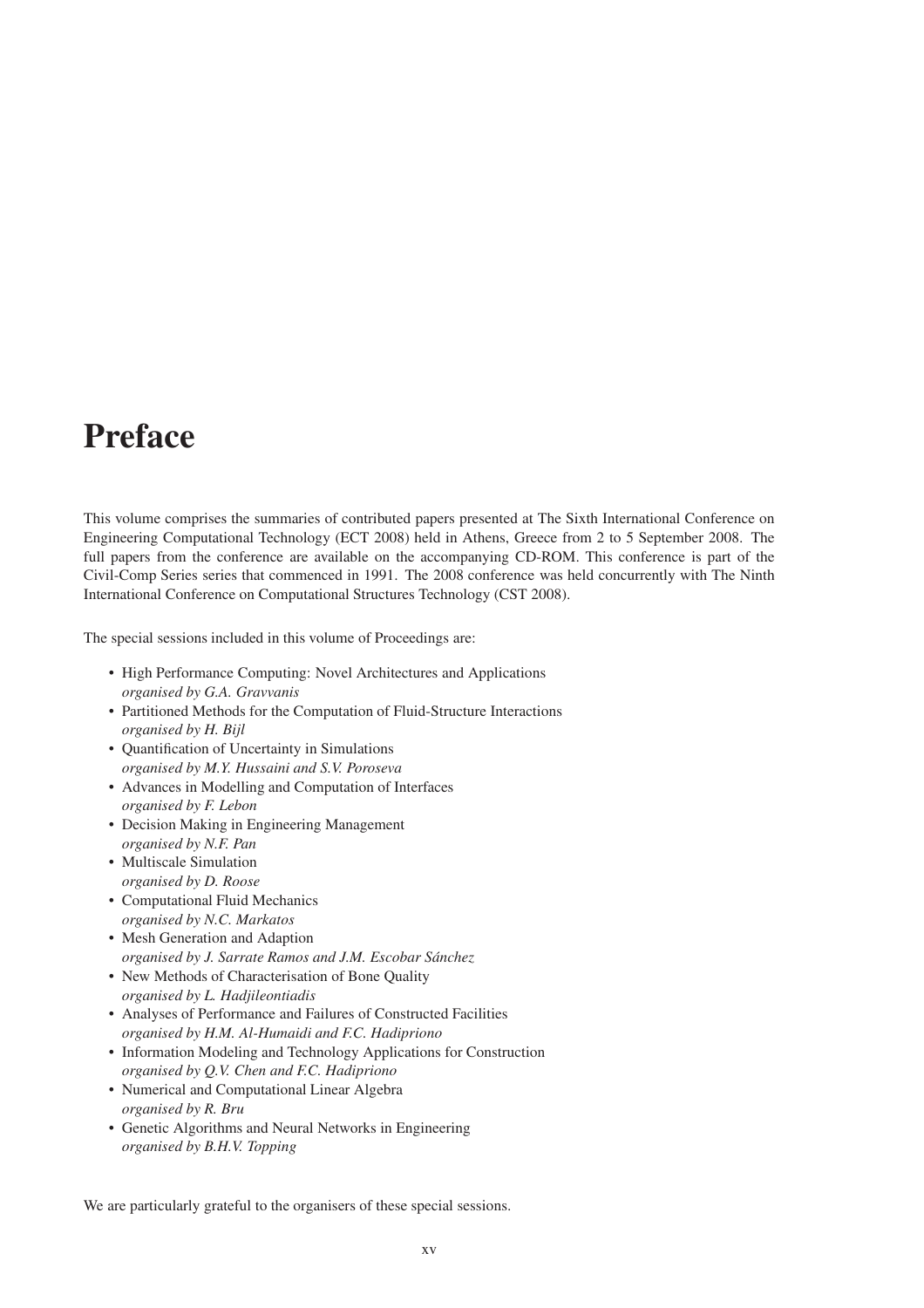The following sessions are also included in this volume:

- Parallel Computations
- Distributed Computing
- Computational Fluid Dynamics: Analysis, Simulation and Optimization
- Fluid-Structure Interaction
- Modelling Multi-Physics Problems
- Coupled Problems
- Multi-Grid Methods
- Multi-Body Systems and Dynamics
- Computational Modelling, Analysis and Simulation
- Computational Simulation and Optimization
- Electrodynamic Problems
- The Extended Finite Element Method
- Meshless Methods
- Discrete Finite Element Methods
- Finite Element Solver Technology
- Finite Element Methods
- Stochastic Finite Element Methods
- Boundary Element Methods
- Numerical Methods
- Nano-Mechanics
- Particle Thermodynamics
- Hysteresis Computations
- Computer Aided Engineering
- Computer Vision
- Data Collection
- Cellular Automata
- Biomedical Engineering
- Biomechanics
- Rock Mechanics
- Soil-Structure Interaction
- Geophysics
- Geomechanics and Geotechnical Engineering
- Geotechnical Engineering: Seepage, Groundwater and Watershed Problems
- Geotechnical Engineering: Foundations
- Environmental Engineering
- Modelling Steam and Water Networks

Other papers presented at the conferences in 2008 are published as follows:

• *The Invited Lectures from CST 2008 are published in:* Trends in Computational Structures Technology, B.H.V. Topping and M. Papadrakakis, (Editors), Saxe-Coburg Publications, Stirlingshire, Scotland, 2008.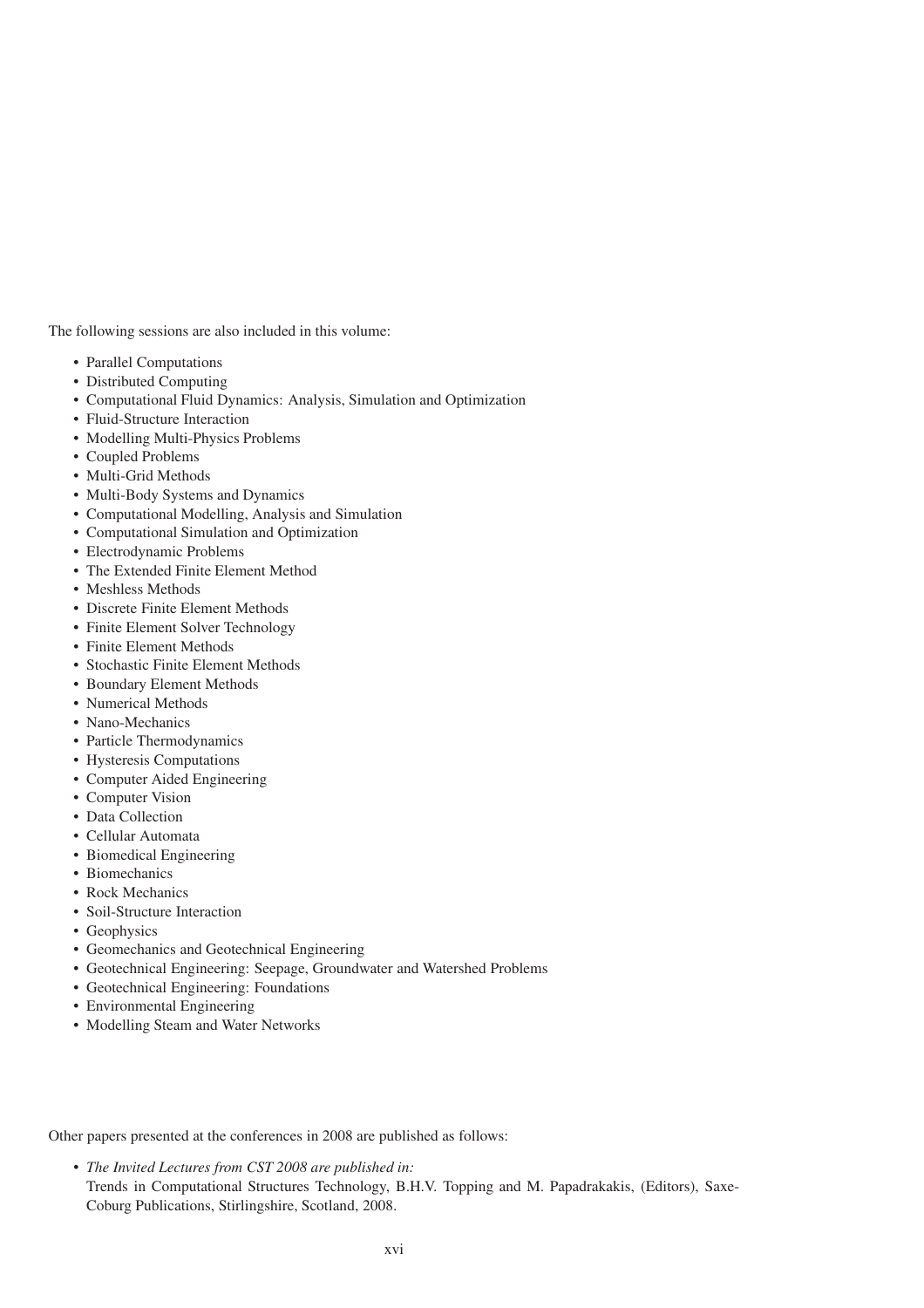- *The Invited Lectures from ECT 2008 are published in:* Trends in Engineering Computational Technology, M. Papadrakakis and B.H.V. Topping, (Editors), Saxe-Coburg Publications, Stirlingshire, Scotland, 2008.
- *The Contributed Papers from CST 2008 are published in:* Proceedings of the Ninth International Conference on Computational Structures Technology, B.H.V. Topping and M. Papadrakakis, (Editors), (Book of Summaries and CD-ROM), Civil-Comp Press, Stirlingshire, Scotland, 2008.

We should like to thank the members of the ECT 2008 Conference Editorial Board for their help before and during the conference: Dr P.M. Adler, France; Prof. E.C. Aifantis, Greece; Dr H.M. Al-Humaidi, USA; Dr S.J. Antony, UK; Prof. C.J. Anumba, UK; Prof. H.R. Arabnia, USA; Prof. A.J. Baker, USA; Prof D.C. Barton, UK; Prof. S. Baxter, USA; Dr E. Bellenger, France; Prof. A.C. Benim, Germany; Prof. R.B. Bhat, Canada; Prof. H. Bijl, Netherlands; Dr S. Bordas, UK; Prof. R.I. Borja, USA; Prof. B. Brank, Slovenia; Prof. R. Bru, Spain; Prof. T. Burczynski, Poland; Assoc. Prof. O.S. Carneiro, Portugal; Prof. T.Y. Chen, Taiwan; Dr Q.V. Chen, USA; Dr H.-P. Cheng, USA; Prof. F. Chinesta, France; Prof. M.-H. Chung, Taiwan; Prof. V. Couaillier, France; Prof. A.L.G.A. Coutinho, Brazil; Prof. M. Cross, UK; Prof. L. Damkilde, Denmark; Dr K. Davey, UK; Prof. J.B. de Paiva, Brazil; Prof. G. Degrande, Belgium; Prof. S. Del Giudice, Italy; Prof. W. Desmet, Belgium; Dr C. Di Napoli, Italy; Prof. E. Dick, Belgium; Dr M. Dolenc, Slovenia; Prof. F.J. Elorza Tenreiro, Spain; Dr J.M. Escobar Sánchez, Spain; Dr J.J. Fang, Taiwan; Prof. L. Ferragut, Spain; Prof. W. Frank, Germany; Prof. J.D. Frost, USA; Dr M.M. Furnari, Italy; Prof. U. Gabbert, Germany; Prof. P. González-Vera, Spain; Dr G.A. Gravvanis, Greece; Dr D.F. Griffiths, UK; Dr Y.-M. Guo, Japan; Prof. W.G. Habashi, USA; Prof. F.C. Hadipriono, USA; Dr L. Hadjileontiadis, Greece; Dr F. Hakl, Czech Republic; Dr S.J. Hardy, UK; Prof. A. Hernandez, Mexico; Dr M. Hirokane, Japan; Dr N. Hu, Japan; Prof. T.J.R. Hughes, USA; Dr J. E. Hurtado, Colombia; Prof. M.Y. Hussaini, USA; Prof. S.-F. Hwang, Taiwan; Prof. S.R. Idelsohn, Spain; Prof. K. Ikeda, Japan; Prof. M.H. Imam, Saudi Arabia; Dr M. Isreb, Australia; Prof. Y. Jaluria, USA; Prof. P.K. Jimack, UK; Dr S. Kenjeres, Netherlands; Prof. T. Kerh, Taiwan; Prof. E. Kita, Japan; Prof. A. Klarbring, Sweden; Dr L.X. Kong, Australia; Prof. V.K. Koumousis, Greece; Prof. D. Kulasiri, New Zealand; Prof. B. Kumar, UK; Prof. L. Laemmer, Germany; Dr O. Laghrouche, UK; Prof. F. Lebon, France; Prof. S.W. Lee, USA; Prof. A.W. Lees, UK; Prof. P. Leger, Canada; Prof. L. Lo Bello, Italy; Dr J. Wei-Zhen Lu, Hong Kong; Dr R.I. Mackie, UK; Prof. F. Magoules, France; Prof. M. Malafaya-Baptista, Portugal; Prof. D.C. Marinescu, USA; Prof. N.C. Markatos, Greece; Prof. K. Matsuno, Japan; Prof. R.V.N. Melnik, Canada; Prof. J.C. Miles, UK; Prof. G. Molnarka, Hungary; Prof. R. Montenegro Armas, Spain; Prof. G. Montero, Spain; Prof. F.C. Morabito, Italy; Prof. J. Morrison, Ireland; Prof. M. Mueller-Hannemann, Germany; Prof. U. Naumann, Germany; Prof. P. Neittaanmaki, Finland; Prof. D.T. Nguyen, USA; Dr F. Nicot, France; Prof. P.A. Pagliosa, Brazil; Prof. N.-F. Pan, Taiwan; Prof. P.C. Pandey, India; Prof. M. Papadrakakis, Greece; Prof. C.D. Perez-Segarra, Spain; Prof. S. Pietruszczak, Canada; Prof. F.T. de Pinho, Portugal; Prof. R. Piltner, USA; Dr S.V. Poroseva, USA; Prof. R. Pusch, Sweden; Dr M.Y. Rafiq, UK; Prof. E. Ramm, Germany; Prof. Z. Ren, Slovenia; Dr L.M. Ribeiro, Portugal; Dr C. Romanel, Brazil; Prof. D. Roose, Belgium; Dr F.-X. Roux, France; Dr S. Samarasinghe, New Zealand; Prof. R.L. Sani, USA; Dr J. Sarrate Ramos, Spain; Prof. M. Schaefer, Germany; Dr O. Schenk, Switzerland; Prof. K. Schilling, Germany; Dr G. Seed, UK; Prof. K.N. Seetharamu, India; Prof. A. Shabana, USA; Dr J. Sienz, UK; Dr J. Sobieski, USA; Prof. V.E. Sonzogni, Argentina; Prof. G.E. Stavroulakis, Greece; Prof. P. Steinmann, Germany; Dr I.A. Stroud, Switzerland; Prof. K.K. Tamma, USA; Prof. J.C.F. Telles, Brazil; Prof. T. Tomiyama, Netherlands; Prof. B.H.V. Topping, UK; Prof. J. Trujillo Jacinto del Castillo, Spain; Prof. C.P. Tsai, Taiwan; Prof. A.S. Usmani, UK; Prof. W.S. Venturini, Brazil; Prof. V.R. Voller, USA; Prof. H. Voss, Germany; Dr C. Walshaw, UK; Prof. W.C. Wang, Taiwan; Prof. L.T. Watson, USA; Prof. N.P. Weatherill, UK; Prof. Dr Ing. T. Weiland, Germany; Prof. M. Wolfshtein, Israel; Prof. L.C. Wrobel, UK; Prof. L. Yan, China; and Dr Z.J. Yang, UK.